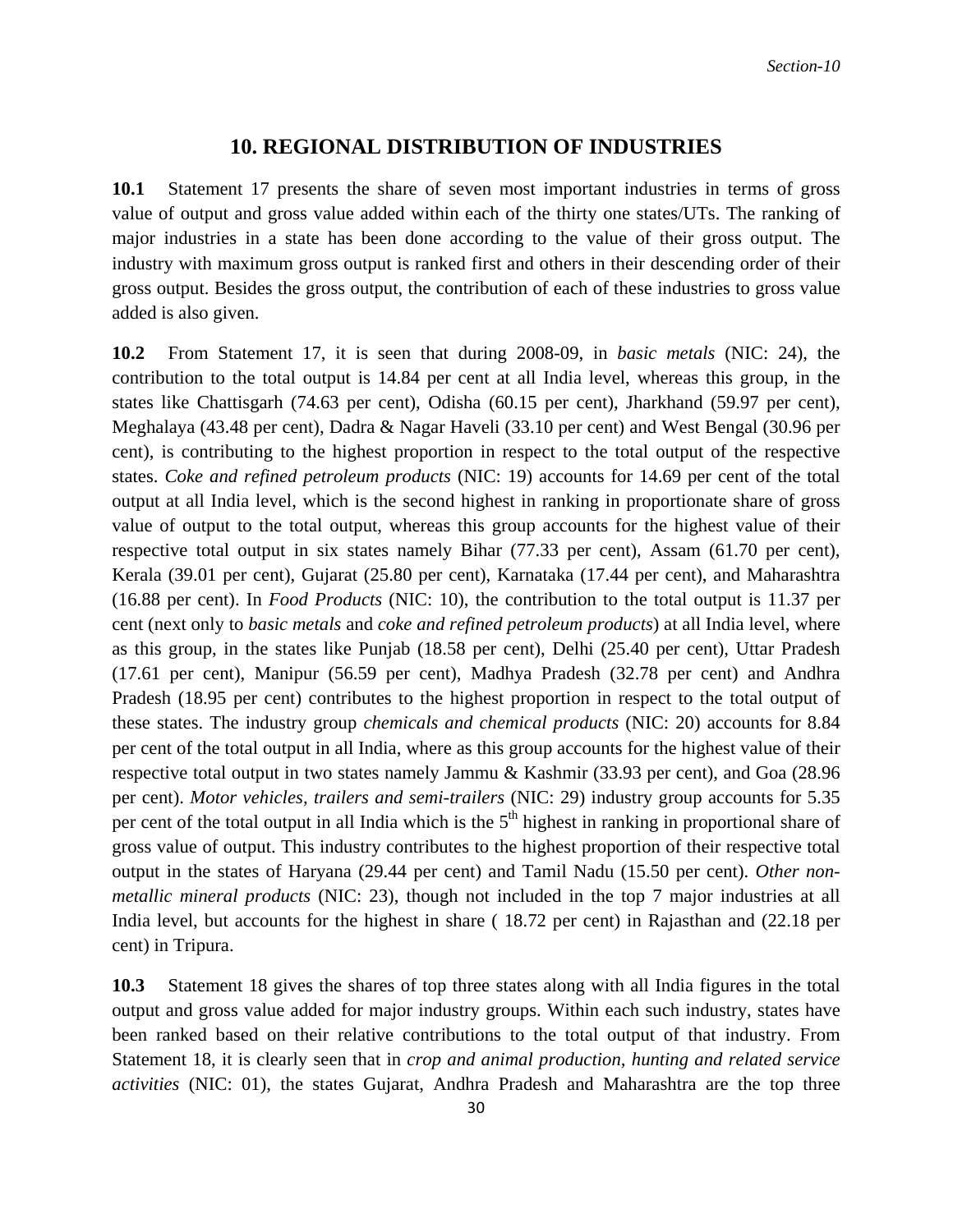important contributors to total all India output and gross value added. These three states together account for 74.10 per cent of the total output and 81.55 per cent of gross value added in the country. In the case of industry group *food products* (NIC: 10), Gujarat, Maharashtra, and Andhra Pradesh are again the top three contributors to total output together accounting for 40.62 per cent at all India level. Tamil Nadu, Gujarat and Maharashtra are the three important contributors to total output and gross value added of *textiles* (NIC: 13) and they together are accounting for 51.30 per cent at all India level. Tamil Nadu, Uttar Pradesh and West Bengal are the three important contributors in industry group *leather and related products* (NIC: 15) accounting for 67.09 per cent of all India. Again, West Bengal, Gujarat and Haryana are the three important contributors to total output and gross value added of *wood and wood products (except furniture)* (NIC: 16) accounting for 41.50 per cent of all India. In industry group *paper and paper products* (NIC: 17) the important states are Gujarat, Maharashtra and Tamil Nadu together accounting for 37.98 per cent of all India output. In *coke and refined petroleum products* (NIC: 19) industry group the three most important contributing states are Gujarat, Maharashtra and Karnataka sharing about 56.51 per cent of all India output. In *chemicals and chemical products* (NIC: 20) industry group, the major three contributors are Gujarat, Maharashtra and Andhra Pradesh and these states are accounting for 56.16 per cent in all India level. In *basic metals* (NIC: 24) industry group, the three most important states are Maharashtra, Chattisgarh and Gujarat which are accounting for 36.22 per cent at the national level. In industry group *computer, electronic and optical products* (NIC: 26), the top three states are Uttar Pradesh, Uttarakhand and Maharashtra and they share 53.08 per cent of the total all India output. In *electrical equipment* (NIC: 27), the highest contributing states are Maharashtra, Karnataka and Daman & Diu which together accounts for 39.2% of total national output. In industry group *motor vehicles, trailers etc*. ( NIC: 29), the top three states are Tamil Nadu, Haryana and Maharashtra, which together account for 73.92 per cent of the total all India output.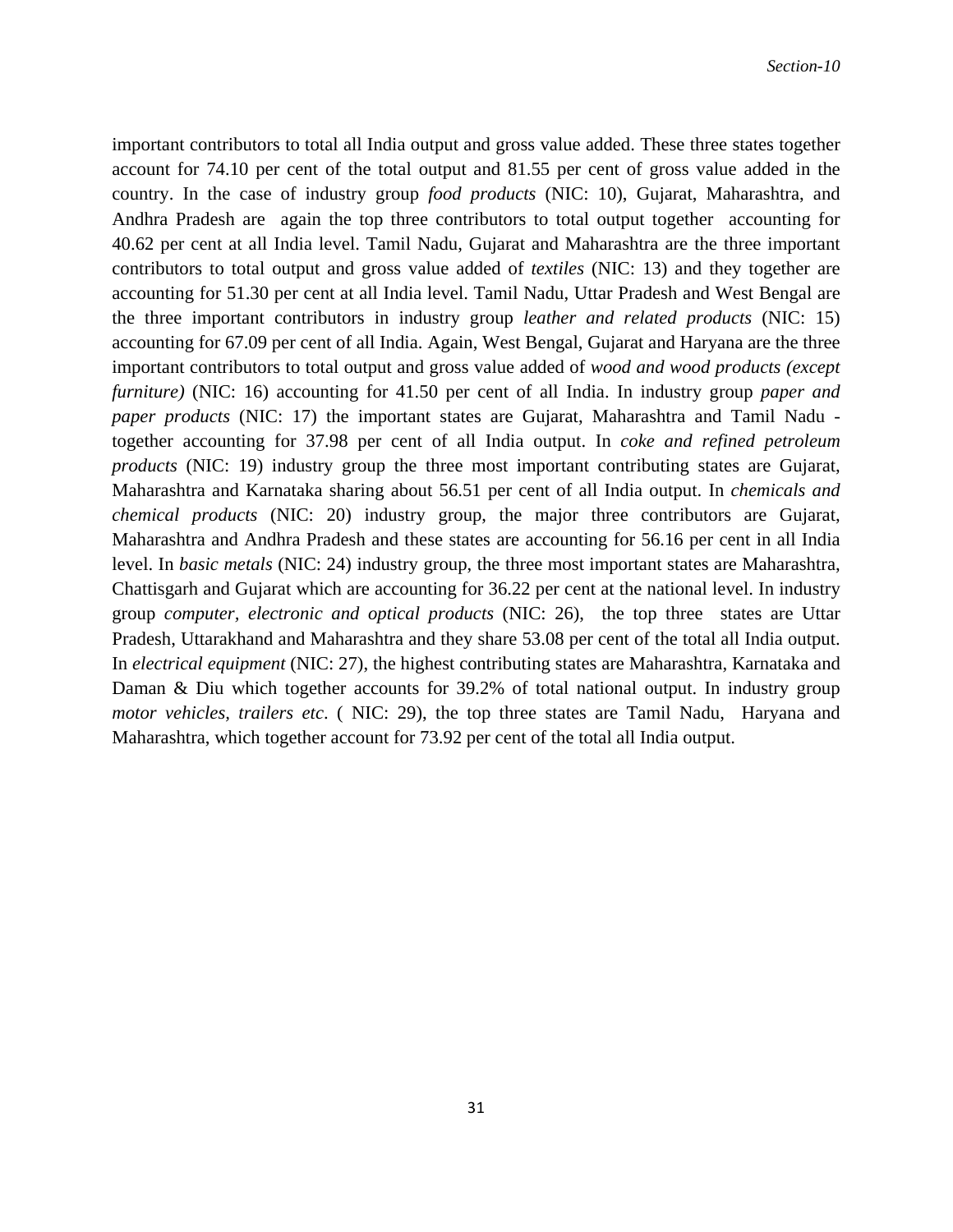|                  |               |                                                            |                     | (Rs. Lakhs)              |                          |               |
|------------------|---------------|------------------------------------------------------------|---------------------|--------------------------|--------------------------|---------------|
| <b>States</b>    | <b>NIC-08</b> | <b>Description</b>                                         | <b>Total Output</b> |                          | <b>Gross Value Added</b> |               |
|                  |               |                                                            | <b>Actual</b>       | $\overline{\frac{0}{0}}$ | <b>Actual</b>            | $\frac{0}{0}$ |
| Jammu & Kashmir  |               | <b>ALL INDUSTRIES</b>                                      | 1349375             | 100.00                   | 339466                   | 100.00        |
|                  |               | TOTAL OF 7 IND.                                            | 1165077             | 86.33                    | 296390                   | 87.30         |
|                  | 20            | CHEMICALS AND CHEMICAL PRODUCTS                            | 457895              | 33.93                    | 92213                    | 27.16         |
|                  | 24            | <b>BASIC METALS</b>                                        | 218309              | 16.18                    | 19898                    | 5.86          |
|                  | 21            | PHARMACEUTICALS, MEDICINAL CHEMICAL AND BOTANICAL PRODUCTS | 207583              | 15.38                    | 146695                   | 43.21         |
|                  | 10            | <b>FOOD PRODUCTS</b>                                       | 100255              | 7.43                     | 8845                     | 2.61          |
|                  | 27            | ELECTRICAL EQUIPMENT                                       | 79129               | 5.86                     | 16410                    | 4.83          |
|                  | 13            | <b>TEXTILES</b>                                            | 56678               | 4.20                     | 9815                     | 2.89          |
|                  | <b>OT</b>     | <b>OTHER INDUSTRIES</b>                                    | 45228               | 3.35                     | 2514                     | 0.74          |
| Himachal Pradesh |               | <b>ALL INDUSTRIES</b>                                      | 4227948             | 100.00                   | 1464780                  | 100.00        |
|                  |               | TOTAL OF 7 IND.                                            | 3273159             | 77.43                    | 1255268                  | 85.70         |
|                  | 21            | PHARMACEUTICALS, MEDICINAL CHEMICAL AND BOTANICAL PRODUCTS | 1012675             | 23.95                    | 497087                   | 33.94         |
|                  | 20            | CHEMICALS AND CHEMICAL PRODUCTS                            | 522418              | 12.36                    | 212010                   | 14.47         |
|                  | 27            | ELECTRICAL EQUIPMENT                                       | 464620              | 10.99                    | 96996                    | 6.62          |
|                  | 24            | <b>BASIC METALS</b>                                        | 442995              | 10.48                    | 38610                    | 2.64          |
|                  | OT            | <b>OTHER INDUSTRIES</b>                                    | 294062              | 6.96                     | 220207                   | 15.03         |
|                  | 13            | <b>TEXTILES</b>                                            | 275570              | 6.52                     | 51558                    | 3.52          |
|                  | 23            | NON-METALLIC MINERAL PRODUCTS                              | 260819              | 6.17                     | 138800                   | 9.48          |
| Punjab           |               | <b>TOTAL</b>                                               | 10551352            | 100.00                   | 1485679                  | 100.00        |
|                  |               | TOTAL OF 7 IND.                                            | 7493977             | 71.03                    | 940202                   | 63.28         |
|                  | 10            | <b>FOOD PRODUCTS</b>                                       | 1960502             | 18.58                    | 171797                   | 11.56         |
|                  | 24            | <b>BASIC METALS</b>                                        | 1807145             | 17.13                    | 107188                   | 7.21          |
|                  | 13            | <b>TEXTILES</b>                                            | 1585087             | 15.02                    | 204113                   | 13.74         |
|                  | 30            | OTHER TRANSPORT EQUIPMENT                                  | 653662              | 6.20                     | 82544                    | 5.56          |
|                  | 20            | CHEMICALS AND CHEMICAL PRODUCTS                            | 518485              | 4.91                     | 2518                     | 0.17          |
|                  | 11            | <b>BEVERAGES</b>                                           | 512744              | 4.86                     | 306410                   | 20.62         |
|                  | 25            | FABRICATED METAL PRODUCTS, EXCEPT MACHINERY AND EQUIPMENT  | 456352              | 4.33                     | 65632                    | 4.42          |
| Chandigarh (UT)  |               | <b>TOTAL</b>                                               | 352625              | 100.00                   | 49497                    | 100.00        |
|                  |               | TOTAL OF 7 IND.                                            | 309253              | 87.70                    | 43377                    | 87.64         |
|                  | <b>OT</b>     | <b>OTHER INDUSTRIES</b>                                    | 147021              | 41.69                    | 5673                     | 11.46         |
|                  | 24            | <b>BASIC METALS</b>                                        | 82958               | 23.53                    | 12377                    | 25.01         |
|                  | 32            | OTHER MANUFACTURING                                        | 20182               | 5.72                     | 8028                     | 16.22         |
|                  | 10            | <b>FOOD PRODUCTS</b>                                       | 18966               | 5.38                     | 1565                     | 3.16          |
|                  | 58            | PUBLISHING ACTIVITIES                                      | 16285               | 4.62                     | 9314                     | 18.82         |
|                  | 26            | COMPUTER, ELECTRONIC AND OPTICAL PRODUCTS                  | 13538               | 3.84                     | 3749                     | 7.57          |
|                  | 25            | FABRICATED METAL PRODUCTS, EXCEPT MACHINERY AND EQUIPMENT  | 10303               | 2.92                     | 2671                     | 5.40          |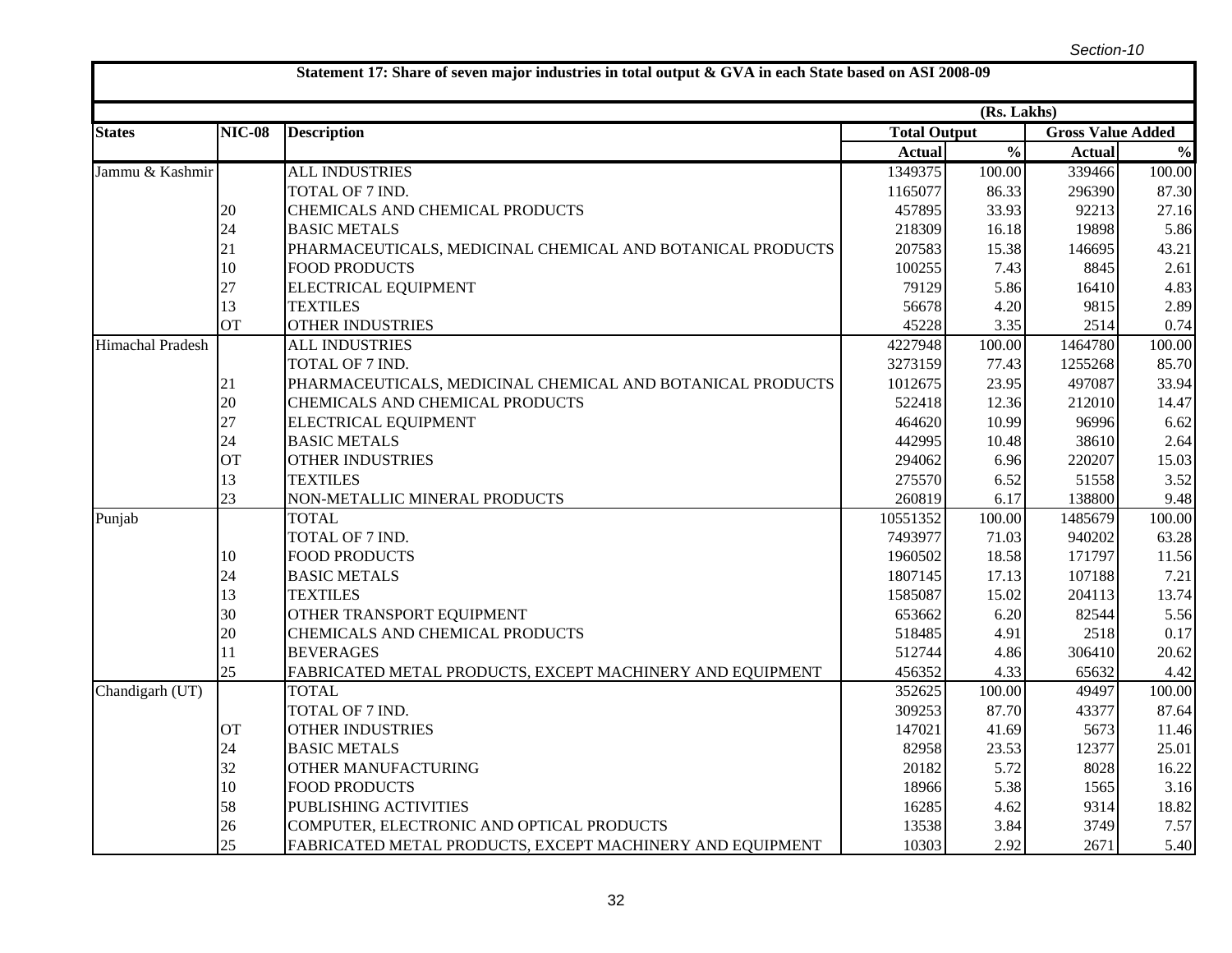|               |               |                                                            |                     | (Rs. Lakhs)              |                          |                                    |
|---------------|---------------|------------------------------------------------------------|---------------------|--------------------------|--------------------------|------------------------------------|
| <b>States</b> | <b>NIC-08</b> | <b>Description</b>                                         | <b>Total Output</b> |                          | <b>Gross Value Added</b> |                                    |
|               |               |                                                            | <b>Actual</b>       | $\overline{\frac{0}{0}}$ | <b>Actual</b>            | $\mathbf{0}_{\mathbf{0}}^{\prime}$ |
| Uttarakhand   |               | <b>TOTAL</b>                                               | 8292360             | 100.00                   | 2997449                  | 100.00                             |
|               |               | TOTAL OF 7 IND.                                            | 6498955             | 78.36                    | 2599259                  | 86.71                              |
|               | 28            | MACHINERY AND EQUIPMENT N.E.C.                             | 2389106             | 28.81                    | 1149148                  | 38.34                              |
|               | 26            | COMPUTER, ELECTRONIC AND OPTICAL PRODUCTS                  | 1416320             | 17.08                    | 635729                   | 21.21                              |
|               | 21            | PHARMACEUTICALS, MEDICINAL CHEMICAL AND BOTANICAL PRODUCTS | 600518              | 7.24                     | 258229                   | 8.61                               |
|               | 10            | <b>FOOD PRODUCTS</b>                                       | 586371              | 7.07                     | 113741                   | 3.79                               |
|               | 27            | <b>ELECTRICAL EQUIPMENT</b>                                | 535955              | 6.46                     | 134616                   | 4.49                               |
|               | 24            | <b>BASIC METALS</b>                                        | 524227              | 6.32                     | 91639                    | 3.06                               |
|               | 20            | CHEMICALS AND CHEMICAL PRODUCTS                            | 446458              | 5.38                     | 216157                   | 7.21                               |
| Haryana       |               | <b>TOTAL</b>                                               | 14433596            | 100.00                   | 2416402                  | 100.00                             |
|               |               | TOTAL OF 7 IND.                                            | 11375710            | 78.80                    | 1802309                  | 74.59                              |
|               | 29            | MOTOR VEHICLES, TRAILERS AND SEMI-TRAILERS                 | 4249259             | 29.44                    | 630091                   | 26.08                              |
|               | 30            | OTHER TRANSPORT EQUIPMENT                                  | 1986407             | 13.76                    | 439201                   | 18.18                              |
|               | 10            | <b>FOOD PRODUCTS</b>                                       | 1406186             | 9.74                     | 194119                   | 8.03                               |
|               | 24            | <b>BASIC METALS</b>                                        | 1251586             | 8.67                     | 49812                    | 2.06                               |
|               | 28            | MACHINERY AND EQUIPMENT N.E.C.                             | 1003671             | 6.95                     | 189831                   | 7.86                               |
|               | 14            | <b>WEARING APPAREL</b>                                     | 800314              | 5.54                     | 185129                   | 7.66                               |
|               | 27            | ELECTRICAL EQUIPMENT                                       | 678287              | 4.70                     | 114126                   | 4.72                               |
| Delhi         |               | <b>TOTAL</b>                                               | 2747594             | 100.00                   | 382384                   | 100.00                             |
|               |               | TOTAL OF 7 IND.                                            | 1953194             | 71.09                    | 234321                   | 61.28                              |
|               | 10            | <b>FOOD PRODUCTS</b>                                       | 697864              | 25.40                    | 39699                    | 10.38                              |
|               | 14            | <b>WEARING APPAREL</b>                                     | 454883              | 16.56                    | 94180                    | 24.63                              |
|               | <b>OT</b>     | <b>OTHER INDUSTRIES</b>                                    | 303862              | 11.06                    | 29350                    | 7.68                               |
|               | 24            | <b>BASIC METALS</b>                                        | 132815              | 4.83                     | 17196                    | 4.50                               |
|               | 27            | <b>ELECTRICAL EQUIPMENT</b>                                | 131210              | 4.78                     | 20863                    | 5.46                               |
|               | 20            | CHEMICALS AND CHEMICAL PRODUCTS                            | 128381              | 4.67                     | 14087                    | 3.68                               |
|               | 25            | FABRICATED METAL PRODUCTS, EXCEPT MACHINERY AND EQUIPMENT  | 104179              | 3.79                     | 18946                    | 4.95                               |
| Rajasthan     |               | <b>TOTAL</b>                                               | 9066470             | 100.00                   | 1947755                  | 100.00                             |
|               |               | TOTAL OF 7 IND.                                            | 6891372             | 76.00                    | 1567328                  | 80.48                              |
|               | 23            | NON-METALLIC MINERAL PRODUCTS                              | 1697583             | 18.72                    | 755445                   | 38.79                              |
|               | 13            | <b>TEXTILES</b>                                            | 1133300             | 12.50                    | 161057                   | 8.27                               |
|               | 24            | <b>BASIC METALS</b>                                        | 1094039             | 12.07                    | 157695                   | 8.10                               |
|               | 10            | <b>FOOD PRODUCTS</b>                                       | 1012135             | 11.16                    | 141973                   | 7.29                               |
|               | 20            | CHEMICALS AND CHEMICAL PRODUCTS                            | 954820              | 10.53                    | 219319                   | 11.26                              |
|               | 26            | COMPUTER, ELECTRONIC AND OPTICAL PRODUCTS                  | 560341              | 6.18                     | 53685                    | 2.76                               |
|               | 27            | ELECTRICAL EQUIPMENT                                       | 439154              | 4.84                     | 78154                    | 4.01                               |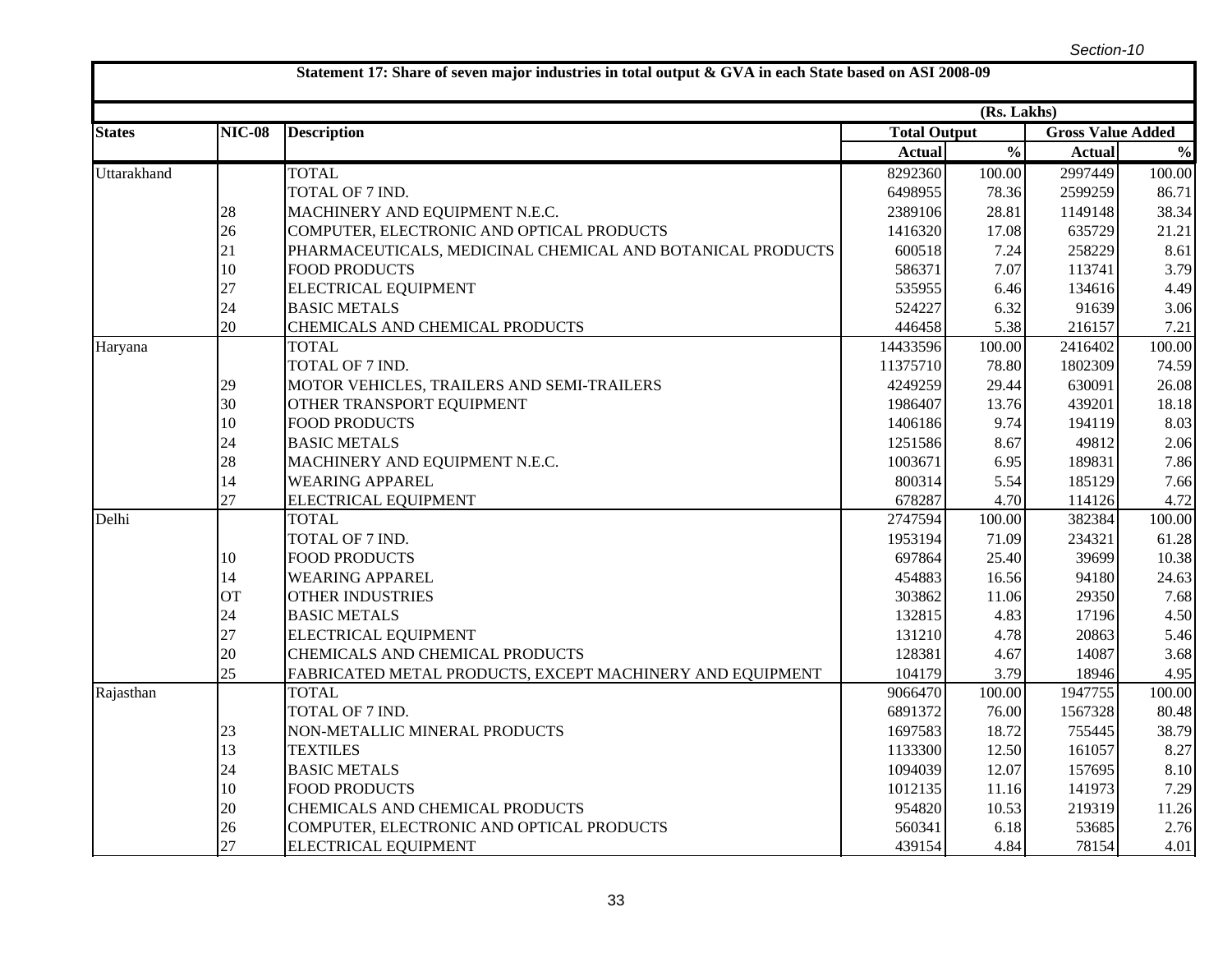|                      |               |                                                           |                     | (Rs. Lakhs)              |                          |               |
|----------------------|---------------|-----------------------------------------------------------|---------------------|--------------------------|--------------------------|---------------|
| <b>States</b>        | <b>NIC-08</b> | <b>Description</b>                                        | <b>Total Output</b> |                          | <b>Gross Value Added</b> |               |
|                      |               |                                                           | <b>Actual</b>       | $\overline{\frac{0}{0}}$ | <b>Actual</b>            | $\frac{0}{0}$ |
| <b>Uttar Pradesh</b> |               | <b>TOTAL</b>                                              | 20046266            | 100.00                   | 2949507                  | 100.00        |
|                      |               | TOTAL OF 7 IND.                                           | 13556299            | 67.63                    | 1607109                  | 54.50         |
|                      | 10            | <b>FOOD PRODUCTS</b>                                      | 3529773             | 17.61                    | 264539                   | 8.97          |
|                      | 19            | COKE AND REFINED PETROLEUM PRODUCTS                       | 3157417             | 15.75                    | 336204                   | 11.40         |
|                      | 24            | <b>BASIC METALS</b>                                       | 1898628             | 9.47                     | 306616                   | 10.40         |
|                      | 26            | COMPUTER, ELECTRONIC AND OPTICAL PRODUCTS                 | 1552248             | 7.74                     | 134299                   | 4.55          |
|                      | 20            | CHEMICALS AND CHEMICAL PRODUCTS                           | 1462601             | 7.30                     | 309268                   | 10.49         |
|                      | 29            | MOTOR VEHICLES, TRAILERS AND SEMI-TRAILERS                | 1118676             | 5.58                     | 118144                   | 4.01          |
|                      | 28            | MACHINERY AND EQUIPMENT N.E.C.                            | 836956              | 4.18                     | 138039                   | 4.68          |
| <b>Bihar</b>         |               | <b>TOTAL</b>                                              | 2953967             | 100.00                   | 348136                   | 100.00        |
|                      |               | TOTAL OF 7 IND.                                           | 2858381             | 96.76                    | 314637                   | 90.36         |
|                      | 19            | COKE AND REFINED PETROLEUM PRODUCTS                       | 2284316             | 77.33                    | 131885                   | 37.88         |
|                      | 24            | <b>BASIC METALS</b>                                       | 133594              | 4.52                     | 8998                     | 2.58          |
|                      | 10            | <b>FOOD PRODUCTS</b>                                      | 130088              | 4.40                     | 13940                    | 4.00          |
|                      | 12            | <b>TOBACCO PRODUCTS</b>                                   | 118669              | 4.02                     | 85226                    | 24.48         |
|                      | <b>OT</b>     | <b>OTHER INDUSTRIES</b>                                   | 89888               | 3.04                     | 39068                    | 11.22         |
|                      | 23            | NON-METALLIC MINERAL PRODUCTS                             | 59277               | 2.01                     | 15147                    | 4.35          |
|                      | 11            | <b>BEVERAGES</b>                                          | 42549               | 1.44                     | 20373                    | 5.85          |
| Nagaland             |               | <b>TOTAL</b>                                              | 12806               | 100.00                   | 2964                     | 100.00        |
|                      |               | TOTAL OF 7 IND.                                           | 12757               | 99.62                    | 2942                     | 99.23         |
|                      | 16            | WOOD AND PRODUCTS OF WOOD AND CORK, EXCEPT FURNITURE      | 7910                | 61.77                    | 2336                     | 78.81         |
|                      | 10            | <b>FOOD PRODUCTS</b>                                      | 3878                | 30.28                    | 261                      | 8.81          |
|                      | 23            | NON-METALLIC MINERAL PRODUCTS                             | 614                 | 4.80                     | 227                      | 7.66          |
|                      | 25            | FABRICATED METAL PRODUCTS, EXCEPT MACHINERY AND EQUIPMENT | 212                 | 1.65                     | 40                       | 1.33          |
|                      | 22            | RUBBER AND PLASTICS PRODUCTS                              | 70                  | 0.55                     | 30                       | 1.00          |
|                      | 18            | PRINTING AND REPRODUCTION OF RECORDED MEDIA               | 42                  | 0.32                     | 29                       | 0.96          |
|                      | <b>OT</b>     | OTHER INDUSTRIES                                          | 31                  | 0.25                     | 19                       | 0.66          |
| Manipur              |               | <b>TOTAL</b>                                              | 6706                | 100.00                   | 1356                     | 100.00        |
|                      |               | TOTAL OF 7 IND.                                           | 6669                | 99.45                    | 1346                     | 99.30         |
|                      | 10            | <b>FOOD PRODUCTS</b>                                      | 3795                | 56.59                    | 389                      | 28.66         |
|                      | 23            | NON-METALLIC MINERAL PRODUCTS                             | 2493                | 37.18                    | 856                      | 63.12         |
|                      | 16            | WOOD AND PRODUCTS OF WOOD AND CORK, EXCEPT FURNITURE      | 150                 | 2.24                     | 33                       | 2.46          |
|                      | 26            | COMPUTER, ELECTRONIC AND OPTICAL PRODUCTS                 | 79                  | 1.18                     |                          | 0.25          |
|                      | 11            | <b>BEVERAGES</b>                                          | 75                  | 1.11                     | 37                       | 2.71          |
|                      | <b>OT</b>     | <b>OTHER INDUSTRIES</b>                                   | 39                  | 0.59                     | 24                       | 1.78          |
|                      | 22            | RUBBER AND PLASTICS PRODUCTS                              | 38                  | 0.56                     | $\overline{4}$           | 0.32          |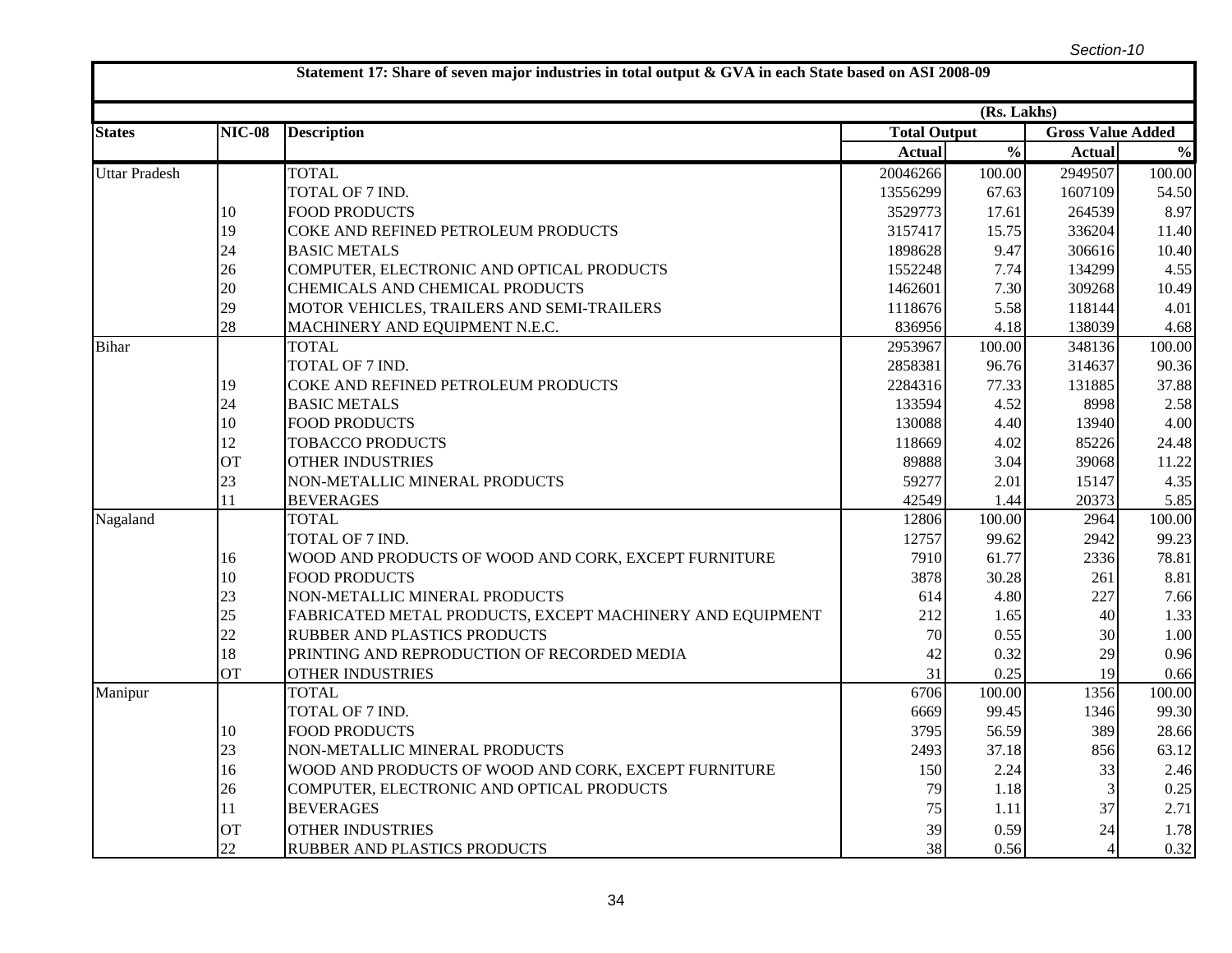|               |               |                                                           |                     | (Rs. Lakhs)              |                          |               |
|---------------|---------------|-----------------------------------------------------------|---------------------|--------------------------|--------------------------|---------------|
| <b>States</b> | <b>NIC-08</b> | <b>Description</b>                                        | <b>Total Output</b> |                          | <b>Gross Value Added</b> |               |
|               |               |                                                           | <b>Actual</b>       | $\overline{\frac{0}{0}}$ | <b>Actual</b>            | $\frac{0}{0}$ |
| Tripura       |               | <b>TOTAL</b>                                              | 75598               | 100.00                   | 20739                    | 100.00        |
|               |               | TOTAL OF 7 IND.                                           | 71882               | 95.09                    | 20017                    | 96.53         |
|               | 23            | NON-METALLIC MINERAL PRODUCTS                             | 16766               | 22.18                    | 7561                     | 36.46         |
|               | 10            | <b>FOOD PRODUCTS</b>                                      | 15433               | 20.41                    | 2662                     | 12.84         |
|               | 12            | <b>TOBACCO PRODUCTS</b>                                   | 14543               | 19.24                    | 6565                     | 31.66         |
|               | <b>OT</b>     | <b>OTHER INDUSTRIES</b>                                   | 12255               | 16.21                    | 985                      | 4.75          |
|               | 24            | <b>BASIC METALS</b>                                       | 7151                | 9.46                     | 1354                     | 6.53          |
|               | 22            | RUBBER AND PLASTICS PRODUCTS                              | 4090                | 5.41                     | 489                      | 2.36          |
|               | 11            | <b>BEVERAGES</b>                                          | 1644                | 2.18                     | 401                      | 1.93          |
| Meghalaya     |               | <b>TOTAL</b>                                              | 192159              | 100.00                   | 59452                    | 100.00        |
|               |               | TOTAL OF 7 IND.                                           | 187697              | 97.67                    | 58258                    | 98.00         |
|               | 24            | <b>BASIC METALS</b>                                       | 83554               | 43.48                    | 15033                    | 25.29         |
|               | 23            | NON-METALLIC MINERAL PRODUCTS                             | 82043               | 42.70                    | 38788                    | 65.24         |
|               | 20            | CHEMICALS AND CHEMICAL PRODUCTS                           | 7517                | 3.91                     | 2372                     | 3.99          |
|               | 10            | <b>FOOD PRODUCTS</b>                                      | 4312                | 2.24                     | 309                      | 0.52          |
|               | 11            | <b>BEVERAGES</b>                                          | 3754                | 1.95                     | 558                      | 0.94          |
|               | 18            | PRINTING AND REPRODUCTION OF RECORDED MEDIA               | 3631                | 1.89                     | 699                      | 1.18          |
|               | 25            | FABRICATED METAL PRODUCTS, EXCEPT MACHINERY AND EQUIPMENT | 2886                | 1.50                     | 499                      | 0.84          |
| Assam         |               | <b>TOTAL</b>                                              | 3676790             | 100.00                   | 379003                   | 100.00        |
|               |               | TOTAL OF 7 IND.                                           | 3458483             | 94.05                    | 303236                   | 80.00         |
|               | 19            | COKE AND REFINED PETROLEUM PRODUCTS                       | 2268625             | 61.70                    | 24528                    | 6.47          |
|               | 10            | <b>FOOD PRODUCTS</b>                                      | 678147              | 18.44                    | 145546                   | 38.40         |
|               | 20            | CHEMICALS AND CHEMICAL PRODUCTS                           | 140308              | 3.82                     | 51854                    | 13.68         |
|               | <b>OT</b>     | <b>OTHER INDUSTRIES</b>                                   | 112224              | 3.05                     | 17560                    | 4.63          |
|               | 24            | <b>BASIC METALS</b>                                       | 107064              | 2.91                     | 11415                    | 3.01          |
|               | 17            | PAPER AND PAPER PRODUCTS                                  | 79195               | 2.15                     | 29706                    | 7.84          |
|               | 23            | NON-METALLIC MINERAL PRODUCTS                             | 72920               | 1.98                     | 22627                    | 5.97          |
| West Bengal   |               | <b>TOTAL</b>                                              | 14179648            | 100.00                   | 1942763                  | 100.00        |
|               |               | TOTAL OF 7 IND.                                           | 11420322            | 80.55                    | 1393794                  | 71.74         |
|               | 24            | <b>BASIC METALS</b>                                       | 4390394             | 30.96                    | 562351                   | 28.95         |
|               | 19            | COKE AND REFINED PETROLEUM PRODUCTS                       | 2340945             | 16.51                    | 211632                   | 10.89         |
|               | 20            | CHEMICALS AND CHEMICAL PRODUCTS                           | 1772276             | 12.50                    | 121801                   | 6.27          |
|               | 10            | <b>FOOD PRODUCTS</b>                                      | 1425886             | 10.06                    | 136429                   | 7.02          |
|               | 13            | <b>TEXTILES</b>                                           | 629090              | 4.44                     | 169783                   | 8.74          |
|               | 27            | <b>ELECTRICAL EQUIPMENT</b>                               | 471952              | 3.33                     | 102981                   | 5.30          |
|               | 23            | NON-METALLIC MINERAL PRODUCTS                             | 389779              | 2.75                     | 88817                    | 4.57          |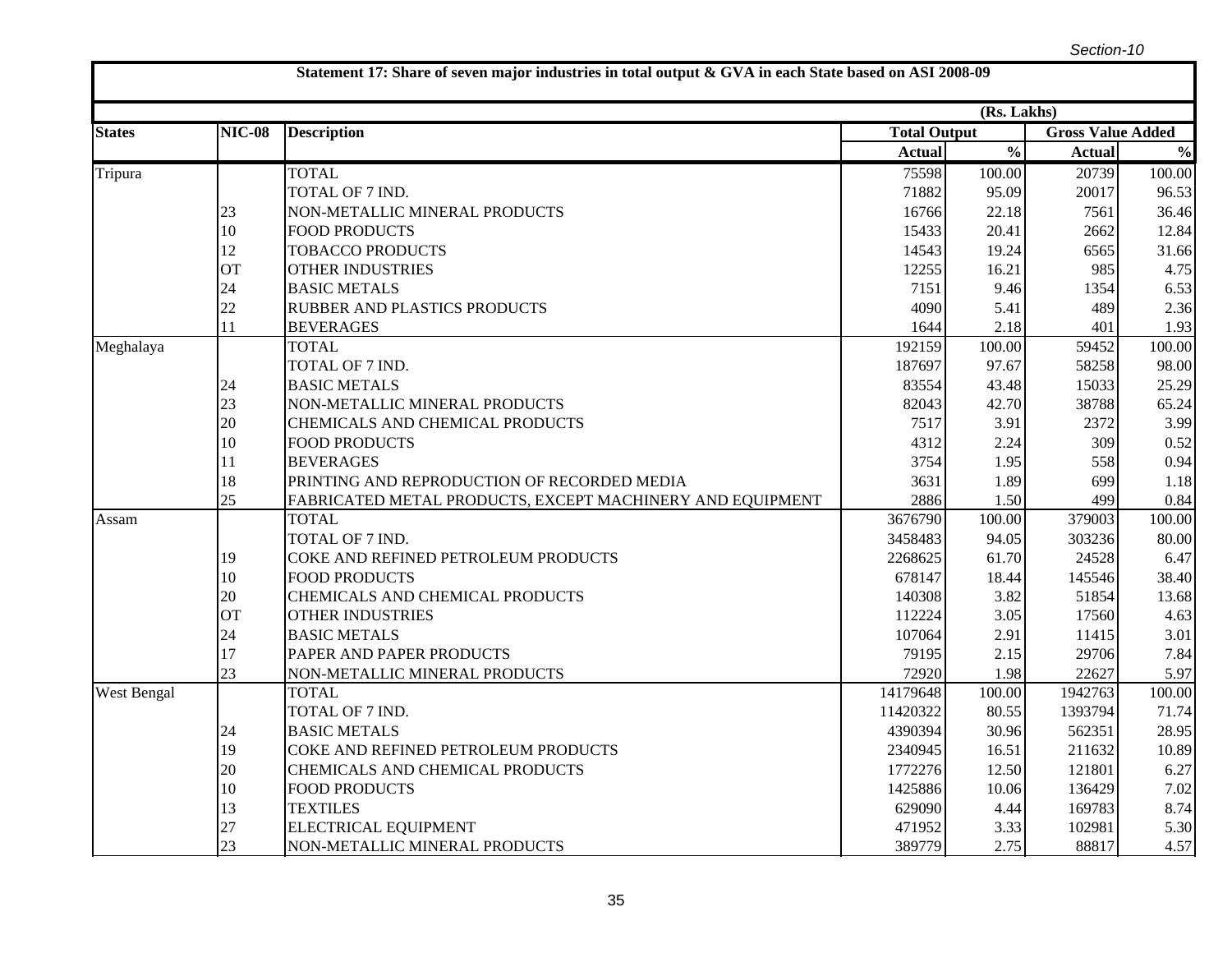|                |               |                                                            |                     | (Rs. Lakhs)              |                          |               |
|----------------|---------------|------------------------------------------------------------|---------------------|--------------------------|--------------------------|---------------|
| <b>States</b>  | <b>NIC-08</b> | <b>Description</b>                                         | <b>Total Output</b> |                          | <b>Gross Value Added</b> |               |
|                |               |                                                            | <b>Actual</b>       | $\overline{\frac{0}{0}}$ | <b>Actual</b>            | $\frac{0}{0}$ |
| Jharkhand      |               | <b>TOTAL</b>                                               | 5910751             | 100.00                   | 1648983                  | 100.00        |
|                |               | TOTAL OF 7 IND.                                            | 5648396             | 95.57                    | 1588373                  | 96.33         |
|                | 24            | <b>BASIC METALS</b>                                        | 3544551             | 59.97                    | 1190921                  | 72.22         |
|                | 29            | MOTOR VEHICLES, TRAILERS AND SEMI-TRAILERS                 | 697604              | 11.80                    | 54192                    | 3.29          |
|                | 19            | COKE AND REFINED PETROLEUM PRODUCTS                        | 444842              | 7.53                     | 100560                   | 6.10          |
|                | 28            | MACHINERY AND EQUIPMENT N.E.C.                             | 280135              | 4.74                     | 83326                    | 5.05          |
|                | <b>OT</b>     | <b>OTHER INDUSTRIES</b>                                    | 271930              | 4.60                     | 98423                    | 5.97          |
|                | 23            | NON-METALLIC MINERAL PRODUCTS                              | 223274              | 3.78                     | 41986                    | 2.55          |
|                | 25            | FABRICATED METAL PRODUCTS, EXCEPT MACHINERY AND EQUIPMENT  | 186060              | 3.15                     | 18965                    | 1.15          |
| Odisha         |               | <b>TOTAL</b>                                               | 6953247             | 100.00                   | 1919485                  | 100.00        |
|                |               | TOTAL OF 7 IND.                                            | 6492298             | 93.37                    | 1866852                  | 97.26         |
|                | 24            | <b>BASIC METALS</b>                                        | 4182081             | 60.15                    | 1437821                  | 74.91         |
|                | 20            | CHEMICALS AND CHEMICAL PRODUCTS                            | 1049576             | 15.09                    | 150531                   | 7.84          |
|                | 23            | NON-METALLIC MINERAL PRODUCTS                              | 403437              | 5.80                     | 166836                   | 8.69          |
|                | 10            | <b>FOOD PRODUCTS</b>                                       | 356014              | 5.12                     | 47806                    | 2.49          |
|                | 27            | ELECTRICAL EQUIPMENT                                       | 177821              | 2.56                     | 15573                    | 0.81          |
|                | 19            | COKE AND REFINED PETROLEUM PRODUCTS                        | 175084              | 2.52                     | 8376                     | 0.44          |
|                | 17            | PAPER AND PAPER PRODUCTS                                   | 148285              | 2.13                     | 39909                    | 2.08          |
| Chattisgarh    |               | <b>TOTAL</b>                                               | 7640548             | 100.00                   | 1871505                  | 100.00        |
|                |               | TOTAL OF 7 IND.                                            | 7362884             | 96.36                    | 1825700                  | 97.55         |
|                | 24            | <b>BASIC METALS</b>                                        | 5702194             | 74.63                    | 1470106                  | 78.55         |
|                | 10            | <b>FOOD PRODUCTS</b>                                       | 557677              | 7.30                     | 43351                    | 2.32          |
|                | 23            | NON-METALLIC MINERAL PRODUCTS                              | 396502              | 5.19                     | 172507                   | 9.22          |
|                | <b>OT</b>     | <b>OTHER INDUSTRIES</b>                                    | 254639              | 3.33                     | 32824                    | 1.75          |
|                | 25            | FABRICATED METAL PRODUCTS, EXCEPT MACHINERY AND EQUIPMENT  | 217182              | 2.84                     | 16549                    | 0.88          |
|                | 19            | COKE AND REFINED PETROLEUM PRODUCTS                        | 140005              | 1.83                     | 75706                    | 4.05          |
|                | 20            | CHEMICALS AND CHEMICAL PRODUCTS                            | 94685               | 1.24                     | 14657                    | 0.78          |
| Madhya Pradesh |               | <b>TOTAL</b>                                               | 9040202             | 100.00                   | 1699795                  | 100.00        |
|                |               | TOTAL OF 7 IND.                                            | 6974604             | 77.15                    | 1317830                  | 77.53         |
|                | 10            | <b>FOOD PRODUCTS</b>                                       | 2963204             | 32.78                    | 186428                   | 10.97         |
|                | 23            | NON-METALLIC MINERAL PRODUCTS                              | 935157              | 10.34                    | 378003                   | 22.24         |
|                | 24            | <b>BASIC METALS</b>                                        | 783590              | 8.67                     | 42898                    | 2.52          |
|                | 27            | <b>ELECTRICAL EQUIPMENT</b>                                | 668013              | 7.39                     | 166317                   | 9.78          |
|                | 13            | <b>TEXTILES</b>                                            | 609966              | 6.75                     | 136467                   | 8.03          |
|                | 22            | RUBBER AND PLASTICS PRODUCTS                               | 559052              | 6.18                     | 192223                   | 11.31         |
|                | 21            | PHARMACEUTICALS, MEDICINAL CHEMICAL AND BOTANICAL PRODUCTS | 455622              | 5.04                     | 215494                   | 12.68         |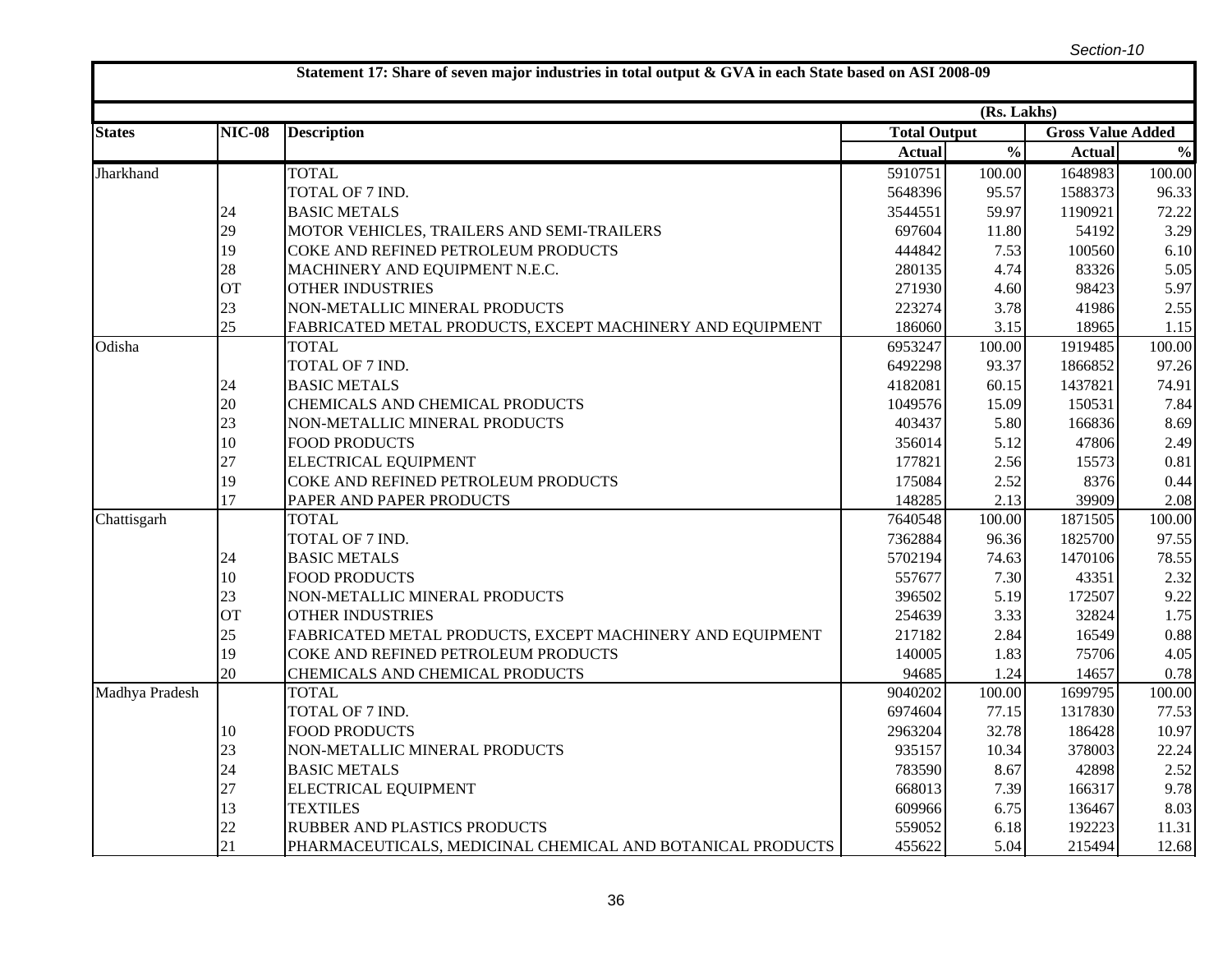|                  |               |                                                            | (Rs. Lakhs)         |                          |                          |               |  |
|------------------|---------------|------------------------------------------------------------|---------------------|--------------------------|--------------------------|---------------|--|
| <b>States</b>    | <b>NIC-08</b> | <b>Description</b>                                         | <b>Total Output</b> |                          | <b>Gross Value Added</b> |               |  |
|                  |               |                                                            | <b>Actual</b>       | $\overline{\frac{0}{0}}$ | <b>Actual</b>            | $\frac{0}{0}$ |  |
| Gujarat          |               | <b>TOTAL</b>                                               | 50808787            | 100.00                   | 7476367                  | 100.00        |  |
|                  |               | TOTAL OF 7 IND.                                            | 39620093            | 77.97                    | 5220455                  | 69.82         |  |
|                  | 19            | COKE AND REFINED PETROLEUM PRODUCTS                        | 13109439            | 25.80                    | 1893795                  | 25.33         |  |
|                  | 20            | CHEMICALS AND CHEMICAL PRODUCTS                            | 8866289             | 17.45                    | 1731087                  | 23.15         |  |
|                  | 10            | <b>FOOD PRODUCTS</b>                                       | 5735087             | 11.29                    | 326233                   | 4.36          |  |
|                  | 24            | <b>BASIC METALS</b>                                        | 4793546             | 9.43                     | 334864                   | 4.48          |  |
|                  | 13            | <b>TEXTILES</b>                                            | 2914544             | 5.74                     | 409929                   | 5.48          |  |
|                  | <b>OT</b>     | <b>OTHER INDUSTRIES</b>                                    | 2405223             | 4.73                     | 202997                   | 2.72          |  |
|                  | 25            | FABRICATED METAL PRODUCTS, EXCEPT MACHINERY AND EQUIPMENT  | 1795965             | 3.53                     | 321550                   | 4.30          |  |
| Daman & Diu      |               | <b>TOTAL</b>                                               | 3031277             | 100.00                   | 483556                   | 100.00        |  |
|                  |               | TOTAL OF 7 IND.                                            | 2650023             | 87.41                    | 385371                   | 79.70         |  |
|                  | 27            | ELECTRICAL EQUIPMENT                                       | 1280810             | 42.25                    | 173736                   | 35.93         |  |
|                  | 22            | RUBBER AND PLASTICS PRODUCTS                               | 524406              | 17.30                    | 81965                    | 16.95         |  |
|                  | 20            | CHEMICALS AND CHEMICAL PRODUCTS                            | 329785              | 10.88                    | 24552                    | 5.08          |  |
|                  | 13            | <b>TEXTILES</b>                                            | 168913              | 5.57                     | 21675                    | 4.48          |  |
|                  | 24            | <b>BASIC METALS</b>                                        | 137934              | 4.55                     | 8711                     | 1.80          |  |
|                  | 21            | PHARMACEUTICALS, MEDICINAL CHEMICAL AND BOTANICAL PRODUCTS | 122594              | 4.04                     | 48579                    | 10.05         |  |
|                  | 32            | OTHER MANUFACTURING                                        | 85581               | 2.82                     | 26153                    | 5.41          |  |
| Dadra & N Haveli |               | <b>TOTAL</b>                                               | 6496541             | 100.00                   | 891873                   | 100.00        |  |
|                  |               | TOTAL OF 7 IND.                                            | 5995392             | 92.28                    | 771290                   | 86.49         |  |
|                  | 24            | <b>BASIC METALS</b>                                        | 2150079             | 33.10                    | 294462                   | 33.02         |  |
|                  | 13            | <b>TEXTILES</b>                                            | 1597132             | 24.58                    | 213050                   | 23.89         |  |
|                  | 27            | ELECTRICAL EQUIPMENT                                       | 658880              | 10.14                    | 74445                    | 8.35          |  |
|                  | 22            | <b>RUBBER AND PLASTICS PRODUCTS</b>                        | 599943              | 9.23                     | 83006                    | 9.31          |  |
|                  | 19            | COKE AND REFINED PETROLEUM PRODUCTS                        | 514523              | 7.92                     | 8597                     | 0.96          |  |
|                  | 20            | CHEMICALS AND CHEMICAL PRODUCTS                            | 356515              | 5.49                     | 72238                    | 8.10          |  |
|                  | 28            | MACHINERY AND EQUIPMENT N.E.C.                             | 118320              | 1.82                     | 25492                    | 2.86          |  |
| Maharashtra      |               | <b>TOTAL</b>                                               | 60017352            | 100.00                   | 12760530                 | 100.00        |  |
|                  |               | TOTAL OF 7 IND.                                            | 39939115            | 66.54                    | 8378415                  | 65.65         |  |
|                  | 19            | COKE AND REFINED PETROLEUM PRODUCTS                        | 10128981            | 16.88                    | 4066291                  | 31.87         |  |
|                  | 24            | <b>BASIC METALS</b>                                        | 7093892             | 11.82                    | 770698                   | 6.04          |  |
|                  | 20            | CHEMICALS AND CHEMICAL PRODUCTS                            | 5558636             | 9.26                     | 1163985                  | 9.12          |  |
|                  | 10            | <b>FOOD PRODUCTS</b>                                       | 5362133             | 8.93                     | 526255                   | 4.12          |  |
|                  | 28            | MACHINERY AND EQUIPMENT N.E.C.                             | 4993511             | 8.32                     | 905119                   | 7.09          |  |
|                  | 29            | MOTOR VEHICLES, TRAILERS AND SEMI-TRAILERS                 | 4022605             | 6.70                     | 766242                   | 6.00          |  |
|                  | 32            | OTHER MANUFACTURING                                        | 2779357             | 4.63                     | 179825                   | 1.41          |  |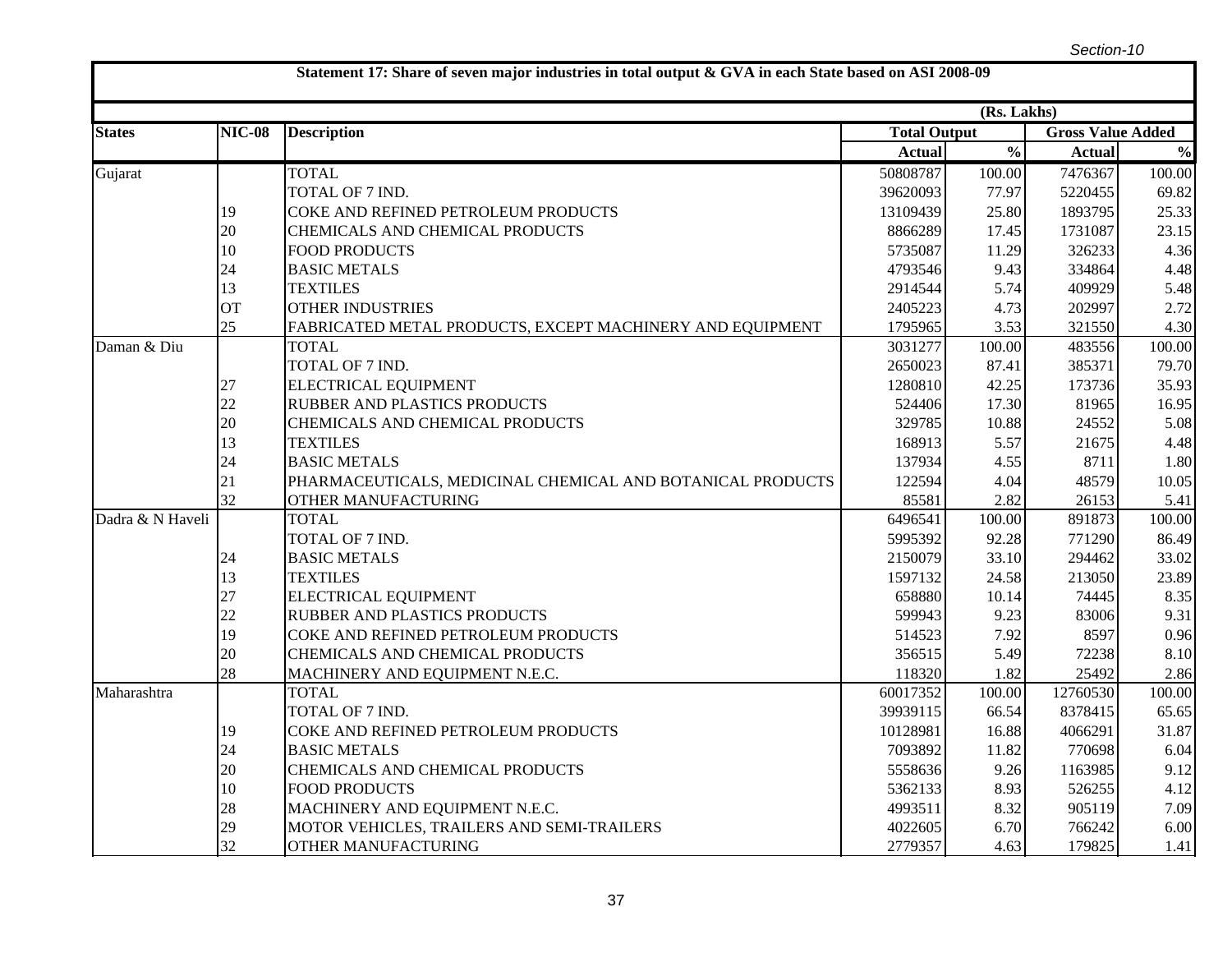|                |               |                                                            |                     | (Rs. Lakhs)              |                          |               |
|----------------|---------------|------------------------------------------------------------|---------------------|--------------------------|--------------------------|---------------|
| <b>States</b>  | <b>NIC-08</b> | <b>Description</b>                                         | <b>Total Output</b> |                          | <b>Gross Value Added</b> |               |
|                |               |                                                            | <b>Actual</b>       | $\overline{\frac{0}{0}}$ | <b>Actual</b>            | $\frac{0}{0}$ |
| Andhra Pradesh |               | <b>TOTAL</b>                                               | 21240271            | 100.00                   | 4075162                  | 100.00        |
|                |               | TOTAL OF 7 IND.                                            | 15683767            | 73.84                    | 2865830                  | 70.32         |
|                | 10            | <b>FOOD PRODUCTS</b>                                       | 4025805             | 18.95                    | 377817                   | 9.27          |
|                | 19            | COKE AND REFINED PETROLEUM PRODUCTS                        | 2947001             | 13.87                    | 99957                    | 2.45          |
|                | 24            | <b>BASIC METALS</b>                                        | 2471999             | 11.64                    | 511874                   | 12.56         |
|                | 20            | CHEMICALS AND CHEMICAL PRODUCTS                            | 1826274             | 8.60                     | 417581                   | 10.25         |
|                | 23            | NON-METALLIC MINERAL PRODUCTS                              | 1743266             | 8.21                     | 573078                   | 14.06         |
|                | 21            | PHARMACEUTICALS, MEDICINAL CHEMICAL AND BOTANICAL PRODUCTS | 1653795             | 7.79                     | 578973                   | 14.21         |
|                | 22            | RUBBER AND PLASTICS PRODUCTS                               | 1015627             | 4.78                     | 306550                   | 7.52          |
| Karnataka      |               | <b>TOTAL</b>                                               | 22581276            | 100.00                   | 4876912                  | 100.00        |
|                |               | TOTAL OF 7 IND.                                            | 15248671            | 67.53                    | 2770900                  | 56.81         |
|                | 19            | COKE AND REFINED PETROLEUM PRODUCTS                        | 3937532             | 17.44                    | 318551                   | 6.53          |
|                | 24            | <b>BASIC METALS</b>                                        | 2600006             | 11.51                    | 733363                   | 15.04         |
|                | 10            | <b>FOOD PRODUCTS</b>                                       | 2223576             | 9.85                     | 343008                   | 7.03          |
|                | <b>OT</b>     | <b>OTHER INDUSTRIES</b>                                    | 1988066             | 8.80                     | 588665                   | 12.07         |
|                | 28            | MACHINERY AND EQUIPMENT N.E.C.                             | 1645692             | 7.29                     | 394548                   | 8.09          |
|                | 27            | ELECTRICAL EQUIPMENT                                       | 1559526             | 6.91                     | 322816                   | 6.62          |
|                | 32            | OTHER MANUFACTURING                                        | 1294273             | 5.73                     | 69949                    | 1.43          |
| Goa            |               | <b>TOTAL</b>                                               | 2752579             | 100.00                   | 542773                   | 100.00        |
|                |               | TOTAL OF 7 IND.                                            | 2318015             | 84.21                    | 428035                   | 78.87         |
|                | 20            | CHEMICALS AND CHEMICAL PRODUCTS                            | 797162              | 28.96                    | 78673                    | 14.49         |
|                | 21            | PHARMACEUTICALS, MEDICINAL CHEMICAL AND BOTANICAL PRODUCTS | 438340              | 15.92                    | 175904                   | 32.41         |
|                | 24            | <b>BASIC METALS</b>                                        | 414524              | 15.06                    | 37182                    | 6.85          |
|                | 26            | COMPUTER, ELECTRONIC AND OPTICAL PRODUCTS                  | 211693              | 7.69                     | 21589                    | 3.98          |
|                | 22            | RUBBER AND PLASTICS PRODUCTS                               | 207726              | 7.55                     | 68316                    | 12.59         |
|                | 10            | <b>FOOD PRODUCTS</b>                                       | 137251              | 4.99                     | 29617                    | 5.46          |
|                | 27            | ELECTRICAL EQUIPMENT                                       | 111319              | 4.04                     | 16754                    | 3.09          |
| Kerala         |               | <b>TOTAL</b>                                               | 7090489             | 100.00                   | 882107                   | 100.00        |
|                |               | TOTAL OF 7 IND.                                            | 6080854             | 85.76                    | 637545                   | 72.27         |
|                | 19            | COKE AND REFINED PETROLEUM PRODUCTS                        | 2765979             | 39.01                    | 185013                   | 20.97         |
|                | 10            | <b>FOOD PRODUCTS</b>                                       | 1085695             | 15.31                    | 134677                   | 15.27         |
|                | 24            | <b>BASIC METALS</b>                                        | 671691              | 9.47                     | 40913                    | 4.64          |
|                | 22            | RUBBER AND PLASTICS PRODUCTS                               | 603309              | 8.51                     | 122307                   | 13.87         |
|                | 20            | CHEMICALS AND CHEMICAL PRODUCTS                            | 469808              | 6.63                     | 70243                    | 7.96          |
|                | <b>OT</b>     | <b>OTHER INDUSTRIES</b>                                    | 338828              | 4.78                     | 31868                    | 3.61          |
|                | 30            | OTHER TRANSPORT EQUIPMENT                                  | 145544              | 2.05                     | 52524                    | 5.95          |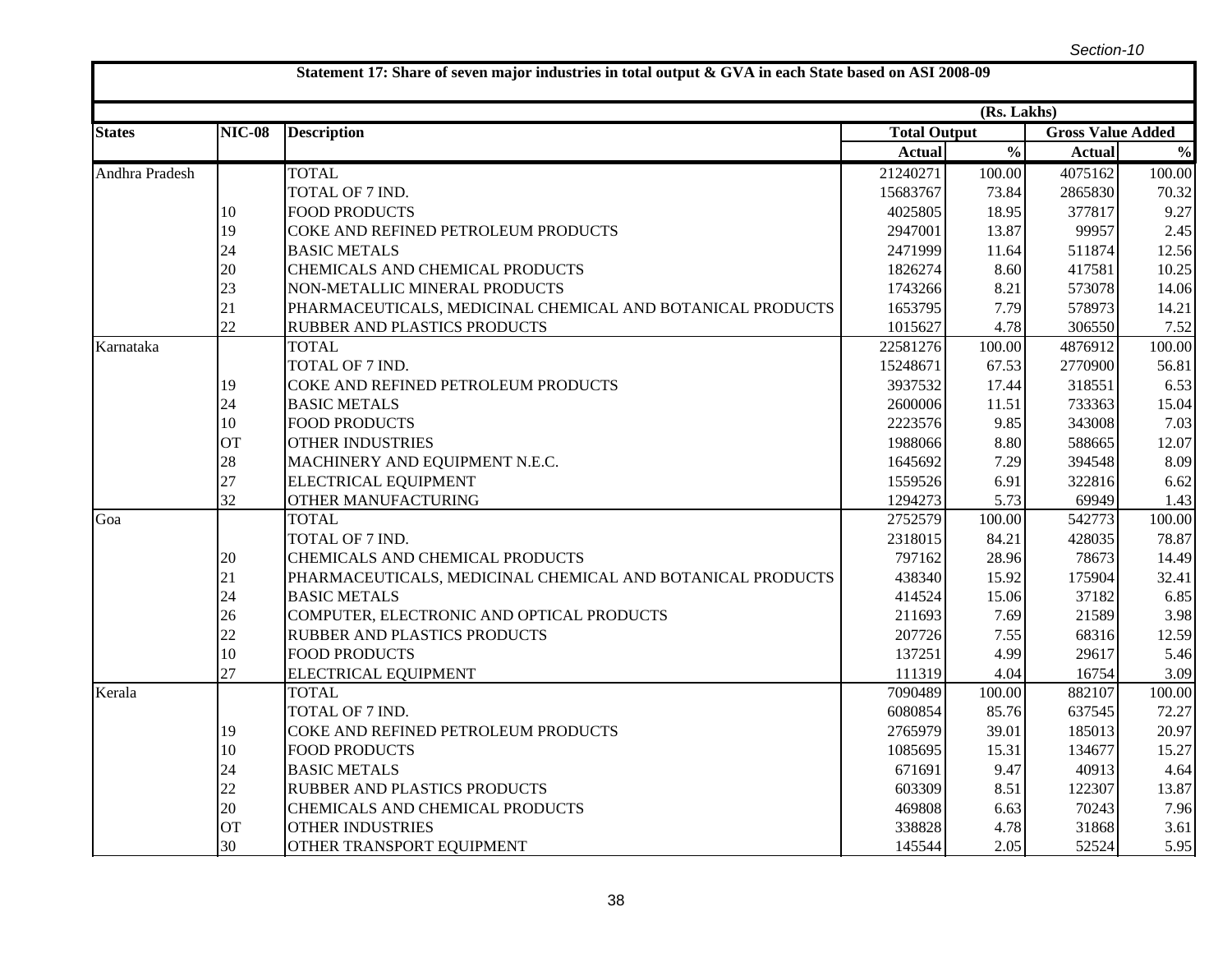|                   |               | Statement 17: Share of seven major industries in total output & GVA in each State based on ASI 2008-09 |                     |               |               |                          |  |
|-------------------|---------------|--------------------------------------------------------------------------------------------------------|---------------------|---------------|---------------|--------------------------|--|
|                   |               |                                                                                                        |                     | (Rs. Lakhs)   |               |                          |  |
| <b>States</b>     | <b>NIC-08</b> | <b>Description</b>                                                                                     | <b>Total Output</b> |               |               | <b>Gross Value Added</b> |  |
|                   |               |                                                                                                        | <b>Actual</b>       | $\frac{0}{0}$ | <b>Actual</b> | $\frac{0}{0}$            |  |
| <b>Tamil Nadu</b> |               | <b>TOTAL</b>                                                                                           | 30080195            | 100.00        | 4883491       | 100.00                   |  |
|                   |               | TOTAL OF 7 IND.                                                                                        | 19742503            | 65.65         | 2856027       | 58.49                    |  |
|                   | 29            | MOTOR VEHICLES, TRAILERS AND SEMI-TRAILERS                                                             | 4661023             | 15.50         | 755840        | 15.48                    |  |
|                   | 19            | COKE AND REFINED PETROLEUM PRODUCTS                                                                    | 3620402             | 12.04         | 155058        | 3.18                     |  |
|                   | 13            | <b>TEXTILES</b>                                                                                        | 3528281             | 11.73         | 611880        | 12.53                    |  |
|                   | 10            | <b>FOOD PRODUCTS</b>                                                                                   | 2826256             | 9.40          | 348780        | 7.14                     |  |
|                   | 28            | MACHINERY AND EQUIPMENT N.E.C.                                                                         | 1891579             | 6.29          | 496199        | 10.16                    |  |
|                   | 24            | <b>BASIC METALS</b>                                                                                    | 1648655             | 5.48          | 208984        | 4.28                     |  |
|                   | 14            | <b>WEARING APPAREL</b>                                                                                 | 1566307             | 5.21          | 279286        | 5.72                     |  |
| Puducherry        |               | <b>TOTAL</b>                                                                                           | 1455756             | 100.00        | 329735        | 100.00                   |  |
|                   |               | TOTAL OF 7 IND.                                                                                        | 1135264             | 77.98         | 252044        | 76.43                    |  |
|                   | 26            | COMPUTER, ELECTRONIC AND OPTICAL PRODUCTS                                                              | 263452              | 18.10         | 71832         | 21.78                    |  |
|                   | 28            | MACHINERY AND EQUIPMENT N.E.C.                                                                         | 242938              | 16.69         | 56856         | 17.24                    |  |
|                   | 24            | <b>BASIC METALS</b>                                                                                    | 187707              | 12.89         | 5636          | 1.71                     |  |
|                   | 20            | CHEMICALS AND CHEMICAL PRODUCTS                                                                        | 170732              | 11.73         | 51984         | 15.77                    |  |
|                   | 22            | RUBBER AND PLASTICS PRODUCTS                                                                           | 107495              | 7.38          | 30003         | 9.10                     |  |
|                   | 25            | FABRICATED METAL PRODUCTS, EXCEPT MACHINERY AND EQUIPMENT                                              | 86618               | 5.95          | 13431         | 4.07                     |  |
|                   | 10            | <b>FOOD PRODUCTS</b>                                                                                   | 76322               | 5.24          | 22302         | 6.76                     |  |
| A & N. Island     |               | <b>TOTAL</b>                                                                                           | 15254               | 100.00        | 1542          | 100.00                   |  |
|                   |               | TOTAL OF 4 IND.                                                                                        | 15254               | 100.00        | 1542          | 100.00                   |  |
|                   | <b>OT</b>     | <b>OTHER INDUSTRIES</b>                                                                                | 13932               | 91.33         | 1408          | 91.33                    |  |
|                   | 10            | <b>FOOD PRODUCTS</b>                                                                                   | 922                 | 6.05          | 78            | 5.05                     |  |
|                   | 16            | WOOD AND PRODUCTS OF WOOD AND CORK, EXCEPT FURNITURE                                                   | 299                 | 1.96          | 20            | 1.29                     |  |
|                   | 11            | <b>BEVERAGES</b>                                                                                       | 86                  | 0.56          | 28            | 1.80                     |  |
|                   | 18            | PRINTING AND REPRODUCTION OF RECORDED MEDIA                                                            | 15                  | 0.10          |               | 0.53                     |  |
| All India         |               | <b>TOTAL</b>                                                                                           | 327279786           | 100.00        | 61131148      | 100.00                   |  |
|                   |               | TOTAL OF 7 IND.                                                                                        | 214494893           | 65.54         | 35211270      | 57.60                    |  |
|                   | 24            | <b>BASIC METALS</b>                                                                                    | 48556909            | 14.84         | 8488615       | 13.89                    |  |
|                   | 19            | COKE AND REFINED PETROLEUM PRODUCTS                                                                    | 48089854            | 14.69         | 7646717       | 12.51                    |  |
|                   | 10            | <b>FOOD PRODUCTS</b>                                                                                   | 37224408            | 11.37         | 3706995       | 6.06                     |  |
|                   | 20            | CHEMICALS AND CHEMICAL PRODUCTS                                                                        | 28939656            | 8.84          | 5580194       | 9.13                     |  |
|                   | 29            | MOTOR VEHICLES, TRAILERS AND SEMI-TRAILERS                                                             | 17495763            | 5.35          | 2784136       | 4.55                     |  |
|                   | 13            | <b>TEXTILES</b>                                                                                        | 17170010            | 5.25          | 2770701       | 4.53                     |  |
|                   | 28            | MACHINERY AND EQUIPMENT N.E.C.                                                                         | 17018293            | 5.20          | 4233912       | 6.93                     |  |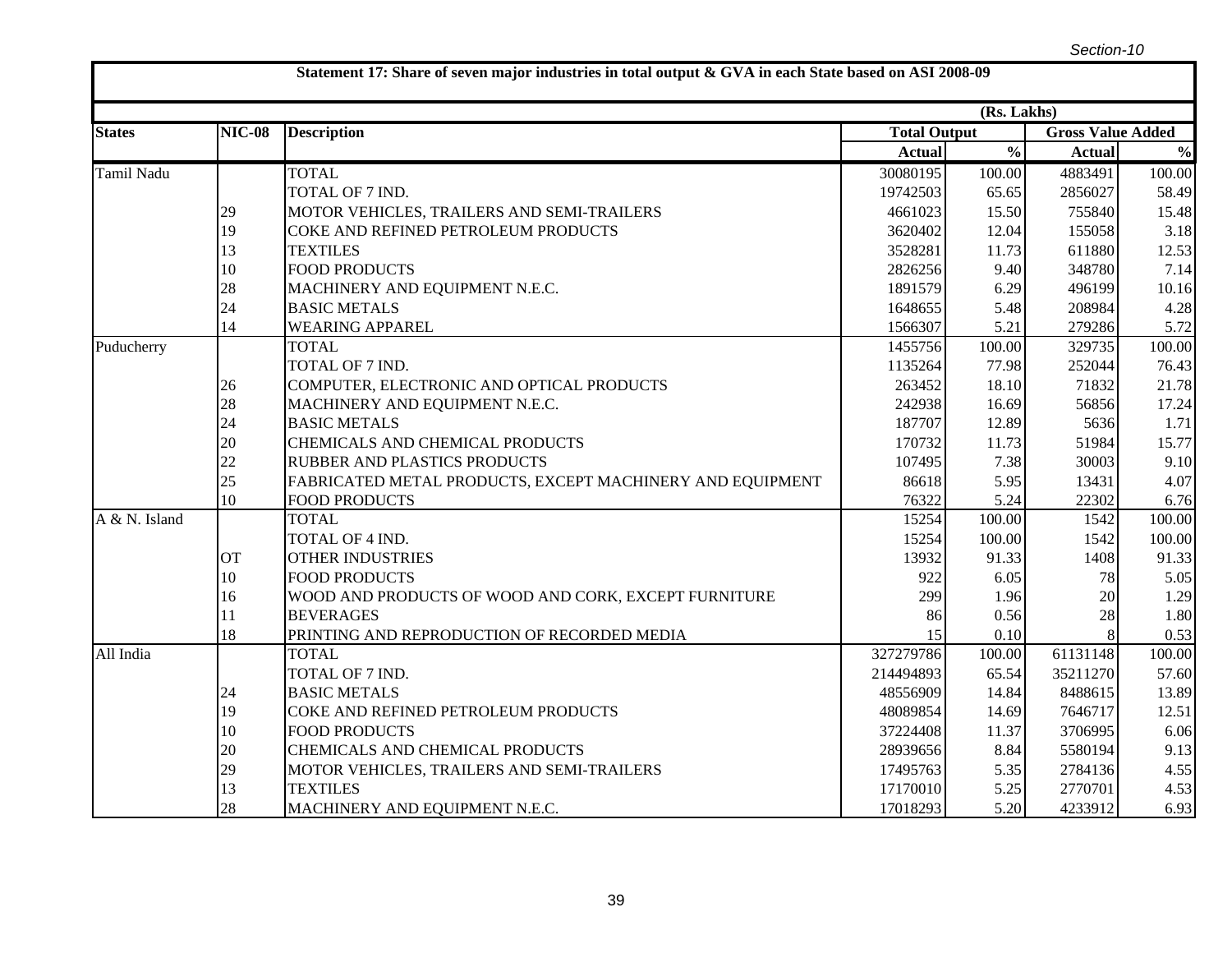|                 | Statement 18: Share of three important states in total output as well as in GVA by major industry group based on ASI 2008-09 |                           |                     |               |                          |               |  |  |  |
|-----------------|------------------------------------------------------------------------------------------------------------------------------|---------------------------|---------------------|---------------|--------------------------|---------------|--|--|--|
|                 | (Rs. Lakhs)                                                                                                                  |                           |                     |               |                          |               |  |  |  |
| <b>Industry</b> | <b>Description</b>                                                                                                           | <b>State Name</b>         | <b>Total Output</b> |               | <b>Gross Value Added</b> |               |  |  |  |
| Code            |                                                                                                                              |                           | <b>Actual</b>       | $\frac{0}{2}$ | <b>Actual</b>            | $\frac{0}{0}$ |  |  |  |
| 01              | CROP AND ANIMAL PRODUCTION, HUNTING AND                                                                                      | All India                 | 1520688             | 100.00        | 101876                   | 100.00        |  |  |  |
|                 | RELATED SERVICE ACTIVITIES                                                                                                   | <b>Total for 3 States</b> | 1126788             | 74.10         | 83085                    | 81.55         |  |  |  |
|                 |                                                                                                                              | Gujarat                   | 697659              | 45.88         | 31892                    | 31.30         |  |  |  |
|                 |                                                                                                                              | Andhra Pradesh            | 269814              | 17.74         | 33268                    | 32.66         |  |  |  |
|                 |                                                                                                                              | Maharashtra               | 159315              | 10.48         | 17925                    | 17.59         |  |  |  |
| 10              | <b>FOOD PRODUCTS</b>                                                                                                         | All India                 | 37224408            | 100.00        | 3706995                  | 100.00        |  |  |  |
|                 |                                                                                                                              | <b>Total for 3 States</b> | 15123025            | 40.62         | 1230305                  | 33.19         |  |  |  |
|                 |                                                                                                                              | Gujarat                   | 5735087             | 15.41         | 326233                   | 8.80          |  |  |  |
|                 |                                                                                                                              | Maharashtra               | 5362133             | 14.40         | 526255                   | 14.20         |  |  |  |
|                 |                                                                                                                              | Andhra Pradesh            | 4025805             | 10.81         | 377817                   | 10.19         |  |  |  |
| 11              | <b>BEVERAGES</b>                                                                                                             | All India                 | 3312317             | 100.00        | 1044337                  | 100.00        |  |  |  |
|                 |                                                                                                                              | <b>Total for 3 States</b> | 1444339             | 43.61         | 584101                   | 55.93         |  |  |  |
|                 |                                                                                                                              | Punjab                    | 512744              | 15.48         | 306410                   | 29.34         |  |  |  |
|                 |                                                                                                                              | <b>Uttar Pradesh</b>      | 484887              | 14.64         | 190101                   | 18.20         |  |  |  |
|                 |                                                                                                                              | Maharashtra               | 446708              | 13.49         | 87590                    | 8.39          |  |  |  |
| $\overline{12}$ | <b>TOBACCO PRODUCTS</b>                                                                                                      | All India                 | 2019260             | 100.00        | 932196                   | 100.00        |  |  |  |
|                 |                                                                                                                              | <b>Total for 3 States</b> | 1207018             | 59.78         | 679725                   | 72.91         |  |  |  |
|                 |                                                                                                                              | Andhra Pradesh            | 536771              | 26.58         | 247999                   | 26.60         |  |  |  |
|                 |                                                                                                                              | Karnataka                 | 370479              | 18.35         | 243714                   | 26.14         |  |  |  |
|                 |                                                                                                                              | <b>Uttar Pradesh</b>      | 299768              | 14.85         | 188012                   | 20.17         |  |  |  |
| $\overline{13}$ | <b>TEXTILES</b>                                                                                                              | All India                 | 17170010            | 100.00        | 2770701                  | 100.00        |  |  |  |
|                 |                                                                                                                              | <b>Total for 3 States</b> | 8808747             | 51.30         | 1383451                  | 49.93         |  |  |  |
|                 |                                                                                                                              | Tamil Nadu                | 3528281             | 20.55         | 611880                   | 22.08         |  |  |  |
|                 |                                                                                                                              | Gujarat                   | 2914544             | 16.97         | 409929                   | 14.80         |  |  |  |
|                 |                                                                                                                              | Maharashtra               | 2365922             | 13.78         | 361642                   | 13.05         |  |  |  |
| 14              | <b>WEARING APPAREL</b>                                                                                                       | All India                 | 5375706             | 100.00        | 1226465                  | 100.00        |  |  |  |
|                 |                                                                                                                              | <b>Total for 3 States</b> | 3211822             | 59.75         | 724737                   | 59.09         |  |  |  |
|                 |                                                                                                                              | Tamil Nadu                | 1566307             | 29.14         | 279286                   | 22.77         |  |  |  |
|                 |                                                                                                                              | Karnataka                 | 845201              | 15.72         | 260322                   | 21.23         |  |  |  |
|                 |                                                                                                                              | Haryana                   | 800314              | 14.89         | 185129                   | 15.09         |  |  |  |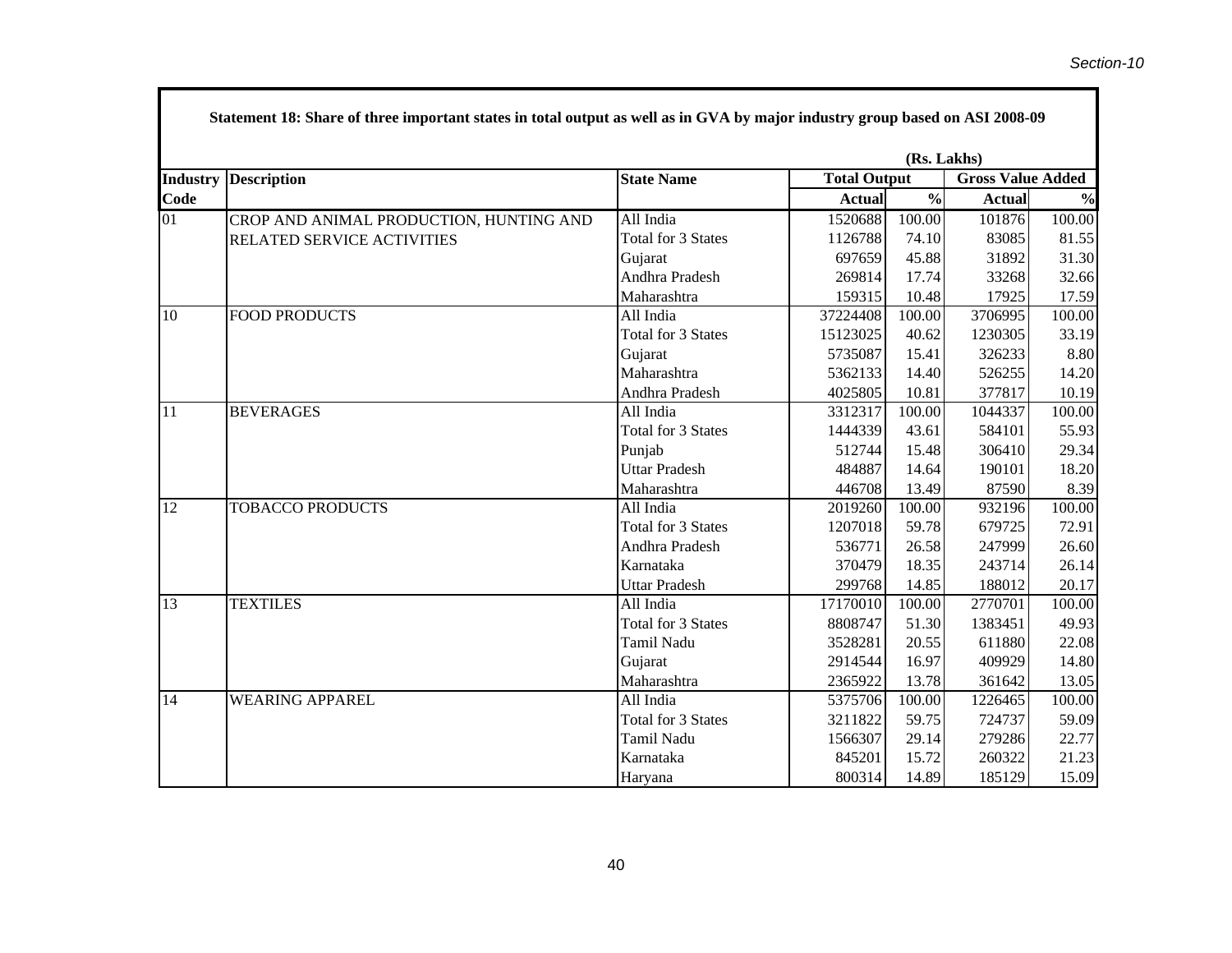|                 | Statement 18: Share of three important states in total output as well as in GVA by major industry group based on ASI 2008-09 |                           |                     |               |                          |               |  |  |  |
|-----------------|------------------------------------------------------------------------------------------------------------------------------|---------------------------|---------------------|---------------|--------------------------|---------------|--|--|--|
|                 | (Rs. Lakhs)                                                                                                                  |                           |                     |               |                          |               |  |  |  |
| <b>Industry</b> | <b>Description</b>                                                                                                           | <b>State Name</b>         | <b>Total Output</b> |               | <b>Gross Value Added</b> |               |  |  |  |
| Code            |                                                                                                                              |                           | <b>Actual</b>       | $\frac{0}{0}$ | <b>Actual</b>            | $\frac{0}{0}$ |  |  |  |
| 15              | LEATHER AND RELATED PRODUCTS                                                                                                 | All India                 | 2458139             | 100.00        | 396741                   | 100.00        |  |  |  |
|                 |                                                                                                                              | <b>Total for 3 States</b> | 1649104             | 67.09         | 239158                   | 60.29         |  |  |  |
|                 |                                                                                                                              | Tamil Nadu                | 738389              | 30.04         | 91034                    | 22.95         |  |  |  |
|                 |                                                                                                                              | <b>Uttar Pradesh</b>      | 554533              | 22.56         | 103771                   | 26.16         |  |  |  |
|                 |                                                                                                                              | West Bengal               | 356182              | 14.49         | 44353                    | 11.18         |  |  |  |
| 16              | WOOD AND PRODUCTS OF WOOD AND CORK,                                                                                          | All India                 | 849542              | 100.00        | 101147                   | 100.00        |  |  |  |
|                 | <b>EXCEPT FURNITURE</b>                                                                                                      | Total for 3 States        | 352552              | 41.50         | 37982                    | 37.55         |  |  |  |
|                 |                                                                                                                              | West Bengal               | 145038              | 17.07         | 13973                    | 13.81         |  |  |  |
|                 |                                                                                                                              | Gujarat                   | 119850              | 14.11         | 12705                    | 12.56         |  |  |  |
|                 |                                                                                                                              | Haryana                   | 87664               | 10.32         | 11304                    | 11.18         |  |  |  |
| 17              | PAPER AND PAPER PRODUCTS                                                                                                     | All India                 | 4107717             | 100.00        | 854851                   | 100.00        |  |  |  |
|                 |                                                                                                                              | <b>Total for 3 States</b> | 1560044             | 37.98         | 346192                   | 40.49         |  |  |  |
|                 |                                                                                                                              | Gujarat                   | 663357              | 16.15         | 125600                   | 14.69         |  |  |  |
|                 |                                                                                                                              | Maharashtra               | 448640              | 10.92         | 98241                    | 11.49         |  |  |  |
|                 |                                                                                                                              | Tamil Nadu                | 448047              | 10.91         | 122351                   | 14.31         |  |  |  |
| 18              | PRINTING AND REPRODUCTION OF RECORDED                                                                                        | All India                 | 1950897             | 100.00        | 464691                   | 100.00        |  |  |  |
|                 | <b>MEDIA</b>                                                                                                                 | Total for 3 States        | 1090100             | 55.87         | 239044                   | 51.45         |  |  |  |
|                 |                                                                                                                              | Maharashtra               | 587113              | 30.09         | 168948                   | 36.36         |  |  |  |
|                 |                                                                                                                              | <b>Uttar Pradesh</b>      | 271624              | 13.92         | 29497                    | 6.35          |  |  |  |
|                 |                                                                                                                              | Andhra Pradesh            | 231363              | 11.86         | 40599                    | 8.74          |  |  |  |
| 19              | COKE AND REFINED PETROLEUM PRODUCTS                                                                                          | All India                 | 48089854            | 100.00        | 7646717                  | 100.00        |  |  |  |
|                 |                                                                                                                              | Total for 3 States        | 27175952            | 56.51         | 6278637                  | 82.12         |  |  |  |
|                 |                                                                                                                              | Gujarat                   | 13109439            | 27.26         | 1893795                  | 24.77         |  |  |  |
|                 |                                                                                                                              | Maharashtra               | 10128981            | 21.06         | 4066291                  | 53.18         |  |  |  |
|                 |                                                                                                                              | Karnataka                 | 3937532             | 8.19          | 318551                   | 4.17          |  |  |  |
| 20              | CHEMICALS AND CHEMICAL PRODUCTS                                                                                              | All India                 | 28939656            | 100.00        | 5580194                  | 100.00        |  |  |  |
|                 |                                                                                                                              | Total for 3 States        | 16251199            | 56.16         | 3312653                  | 59.36         |  |  |  |
|                 |                                                                                                                              | Gujarat                   | 8866289             | 30.64         | 1731087                  | 31.02         |  |  |  |
|                 |                                                                                                                              | Maharashtra               | 5558636             | 19.21         | 1163985                  | 20.86         |  |  |  |
|                 |                                                                                                                              | Andhra Pradesh            | 1826274             | 6.31          | 417581                   | 7.48          |  |  |  |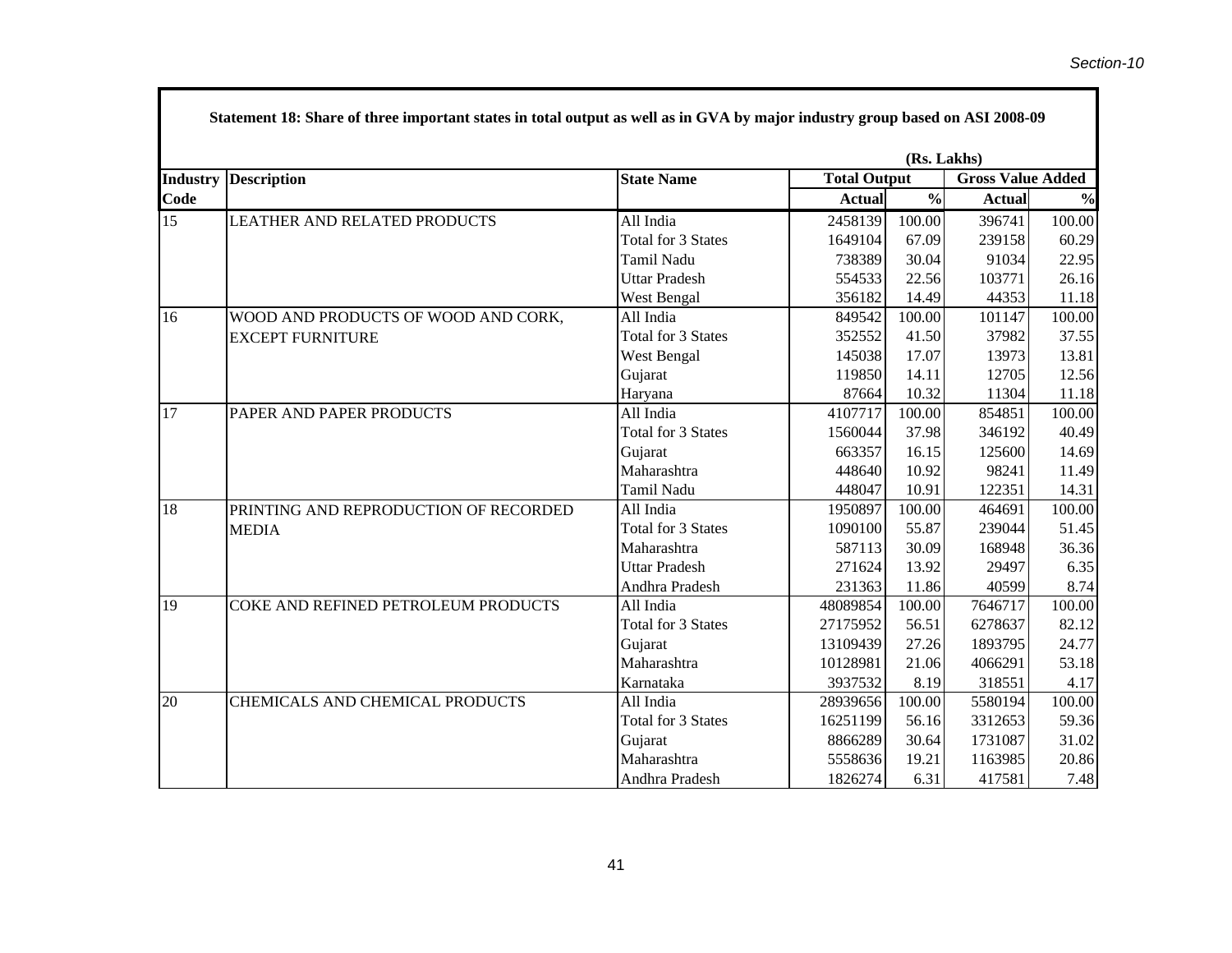٦

|                 |                                           |                           |               | (Rs. Lakhs)         |               |                          |  |
|-----------------|-------------------------------------------|---------------------------|---------------|---------------------|---------------|--------------------------|--|
| <b>Industry</b> | <b>Description</b>                        | <b>State Name</b>         |               | <b>Total Output</b> |               | <b>Gross Value Added</b> |  |
| Code            |                                           |                           | <b>Actual</b> | $\frac{0}{0}$       | <b>Actual</b> | $\frac{0}{0}$            |  |
| 21              | PHARMACEUTICALS, MEDICINAL CHEMICAL AND   | All India                 | 10200034      | 100.00              | 3507644       | 100.00                   |  |
|                 | <b>BOTANICAL PRODUCTS</b>                 | <b>Total for 3 States</b> | 5401769       | 52.95               | 1531972       | 43.68                    |  |
|                 |                                           | Maharashtra               | 2324012       | 22.78               | 559864        | 15.96                    |  |
|                 |                                           | Andhra Pradesh            | 1653795       | 16.21               | 578973        | 16.51                    |  |
|                 |                                           | Gujarat                   | 1423962       | 13.96               | 393135        | 11.21                    |  |
| 22              | RUBBER AND PLASTICS PRODUCTS              | All India                 | 9935978       | 100.00              | 2092757       | 100.00                   |  |
|                 |                                           | <b>Total for 3 States</b> | 3585955       | 36.09               | 806513        | 38.54                    |  |
|                 |                                           | Maharashtra               | 1753089       | 17.64               | 354159        | 16.92                    |  |
|                 |                                           | Andhra Pradesh            | 1015627       | 10.22               | 306550        | 14.65                    |  |
|                 |                                           | Gujarat                   | 817239        | 8.23                | 145804        | 6.97                     |  |
| 23              | OTHER NON-METALLIC MINERAL PRODUCTS       | All India                 | 12140271      | 100.00              | 4135776       | 100.00                   |  |
|                 |                                           | <b>Total for 3 States</b> | 5075848       | 41.81               | 1718465       | 41.56                    |  |
|                 |                                           | Andhra Pradesh            | 1743266       | 14.36               | 573078        | 13.86                    |  |
|                 |                                           | Rajasthan                 | 1697583       | 13.98               | 755445        | 18.27                    |  |
|                 |                                           | Gujarat                   | 1634999       | 13.47               | 389942        | 9.43                     |  |
| 24              | <b>BASIC METALS</b>                       | All India                 | 48556909      | 100.00              | 8488615       | 100.00                   |  |
|                 |                                           | <b>Total for 3 States</b> | 17589632      | 36.22               | 2575668       | 30.34                    |  |
|                 |                                           | Maharashtra               | 7093892       | 14.61               | 770698        | 9.08                     |  |
|                 |                                           | Chattisgarh               | 5702194       | 11.74               | 1470106       | 17.32                    |  |
|                 |                                           | Gujarat                   | 4793546       | 9.87                | 334864        | 3.94                     |  |
| 25              | FABRICATED METAL PRODUCTS, EXCEPT         | All India                 | 10009743      | 100.00              | 1978221       | 100.00                   |  |
|                 | MACHINERY AND EQUIPMENT                   | <b>Total for 3 States</b> | 5885974       | 58.80               | 1297548       | 65.59                    |  |
|                 |                                           | Maharashtra               | 2572521       | 25.70               | 552744        | 27.94                    |  |
|                 |                                           | Gujarat                   | 1795965       | 17.94               | 321550        | 16.25                    |  |
|                 |                                           | Tamil Nadu                | 1517488       | 15.16               | 423254        | 21.40                    |  |
| $\overline{26}$ | COMPUTER, ELECTRONIC AND OPTICAL PRODUCTS | All India                 | 8194929       | 100.00              | 1851932       | 100.00                   |  |
|                 |                                           | <b>Total for 3 States</b> | 4350179       | 53.08               | 1125194       | 60.76                    |  |
|                 |                                           | <b>Uttar Pradesh</b>      | 1552248       | 18.94               | 134299        | 7.25                     |  |
|                 |                                           | Uttarakhand               | 1416320       | 17.28               | 635729        | 34.33                    |  |
|                 |                                           | Maharashtra               | 1381611       | 16.86               | 355166        | 19.18                    |  |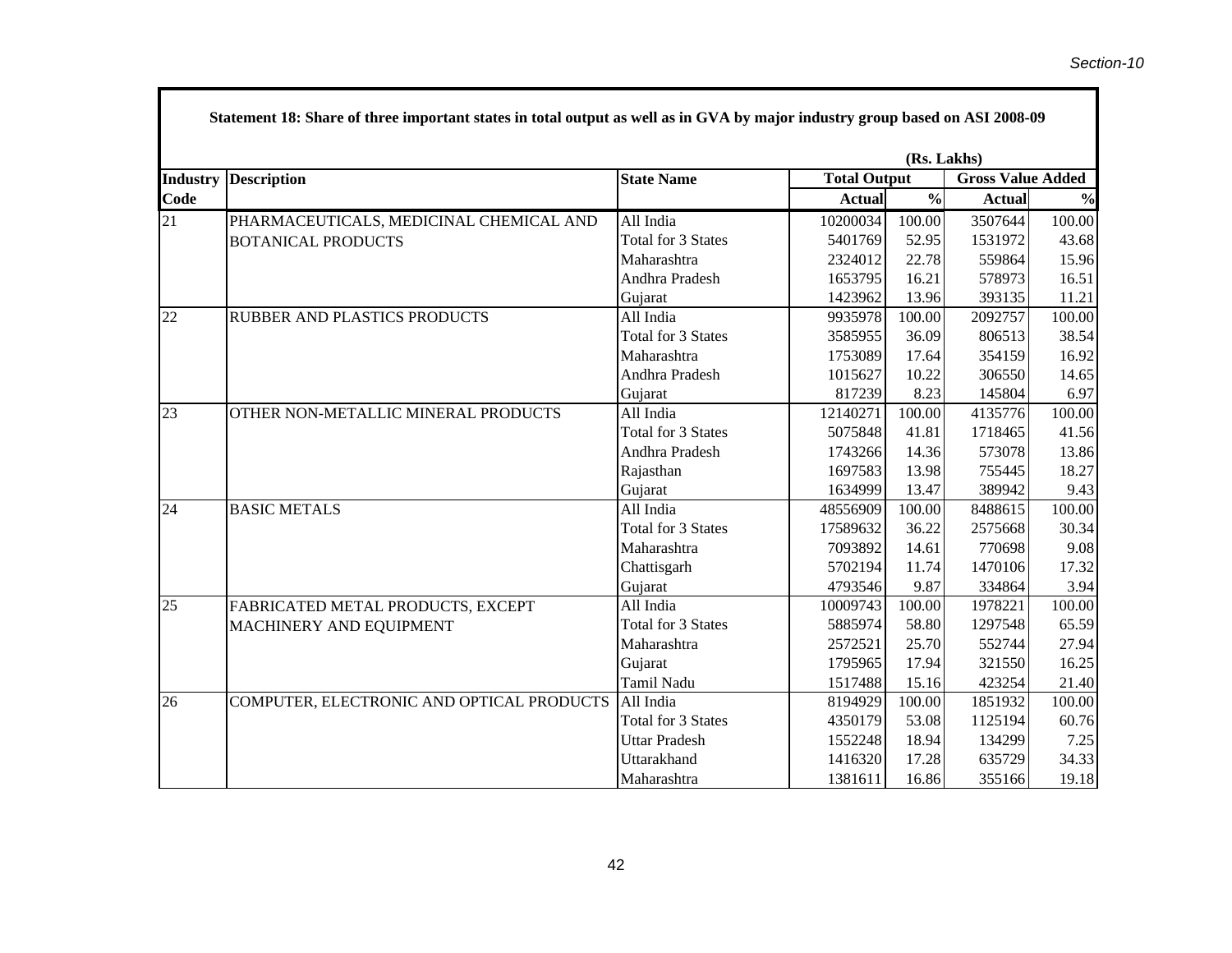٦

|                 |                                          |                           |               | (Rs. Lakhs)         |               |                          |  |  |  |
|-----------------|------------------------------------------|---------------------------|---------------|---------------------|---------------|--------------------------|--|--|--|
| <b>Industry</b> | <b>Description</b>                       | <b>State Name</b>         |               | <b>Total Output</b> |               | <b>Gross Value Added</b> |  |  |  |
| Code            |                                          |                           | <b>Actual</b> | $\frac{0}{0}$       | <b>Actual</b> | $\frac{0}{0}$            |  |  |  |
| 27              | <b>ELECTRICAL EQUIPMENT</b>              | All India                 | 13098370      | 100.00              | 2597125       | 100.00                   |  |  |  |
|                 |                                          | <b>Total for 3 States</b> | 5134105       | 39.20               | 1067273       | 41.10                    |  |  |  |
|                 |                                          | Maharashtra               | 2293769       | 17.51               | 570721        | 21.98                    |  |  |  |
|                 |                                          | Karnataka                 | 1559526       | 11.91               | 322816        | 12.43                    |  |  |  |
|                 |                                          | Daman & Diu               | 1280810       | 9.78                | 173736        | 6.69                     |  |  |  |
| 28              | MACHINERY AND EQUIPMENT N.E.C.           | All India                 | 17018293      | 100.00              | 4233912       | 100.00                   |  |  |  |
|                 |                                          | Total for 3 States        | 9274196       | 54.49               | 2550466       | 60.24                    |  |  |  |
|                 |                                          | Maharashtra               | 4993511       | 29.34               | 905119        | 21.38                    |  |  |  |
|                 |                                          | Uttarakhand               | 2389106       | 14.04               | 1149148       | 27.14                    |  |  |  |
|                 |                                          | Tamil Nadu                | 1891579       | 11.11               | 496199        | 11.72                    |  |  |  |
| 29              | MOTOR VEHICLES, TRAILERS & SEMI-TRAILERS | All India                 | 17495763      | 100.00              | 2784136       | 100.00                   |  |  |  |
|                 |                                          | <b>Total for 3 States</b> | 12932887      | 73.92               | 2152173       | 77.30                    |  |  |  |
|                 |                                          | Tamil Nadu                | 4661023       | 26.64               | 755840        | 27.15                    |  |  |  |
|                 |                                          | Haryana                   | 4249259       | 24.29               | 630091        | 22.63                    |  |  |  |
|                 |                                          | Maharashtra               | 4022605       | 22.99               | 766242        | 27.52                    |  |  |  |
| 30              | OTHER TRANSPORT EQUIPMENT                | All India                 | 6702514       | 100.00              | 1414438       | 100.00                   |  |  |  |
|                 |                                          | Total for 3 States        | 4209223       | 62.80               | 833516        | 58.93                    |  |  |  |
|                 |                                          | Haryana                   | 1986407       | 29.64               | 439201        | 31.05                    |  |  |  |
|                 |                                          | Maharashtra               | 1569154       | 23.41               | 311771        | 22.04                    |  |  |  |
|                 |                                          | Punjab                    | 653662        | 9.75                | 82544         | 5.84                     |  |  |  |
| 31              | <b>MANUFACTURE OF FURNITURE</b>          | All India                 | 609152        | 100.00              | 122855        | 100.00                   |  |  |  |
|                 |                                          | <b>Total for 3 States</b> | 417104        | 68.48               | 82355         | 67.04                    |  |  |  |
|                 |                                          | Maharashtra               | 298979        | 49.08               | 59572         | 48.49                    |  |  |  |
|                 |                                          | <b>Uttar Pradesh</b>      | 71978         | 11.82               | 8966          | 7.30                     |  |  |  |
|                 |                                          | Karnataka                 | 46147         | 7.58                | 13817         | 11.25                    |  |  |  |
| 32              | <b>OTHER MANUFACTURING</b>               | All India                 | 6951099       | 100.00              | 595563        | 100.00                   |  |  |  |
|                 |                                          | Total for 3 States        | 5382610       | 77.43               | 373737        | 62.75                    |  |  |  |
|                 |                                          | Maharashtra               | 2779357       | 39.98               | 179825        | 30.19                    |  |  |  |
|                 |                                          | Gujarat                   | 1308980       | 18.83               | 123963        | 20.81                    |  |  |  |
|                 |                                          | Karnataka                 | 1294273       | 18.62               | 69949         | 11.75                    |  |  |  |